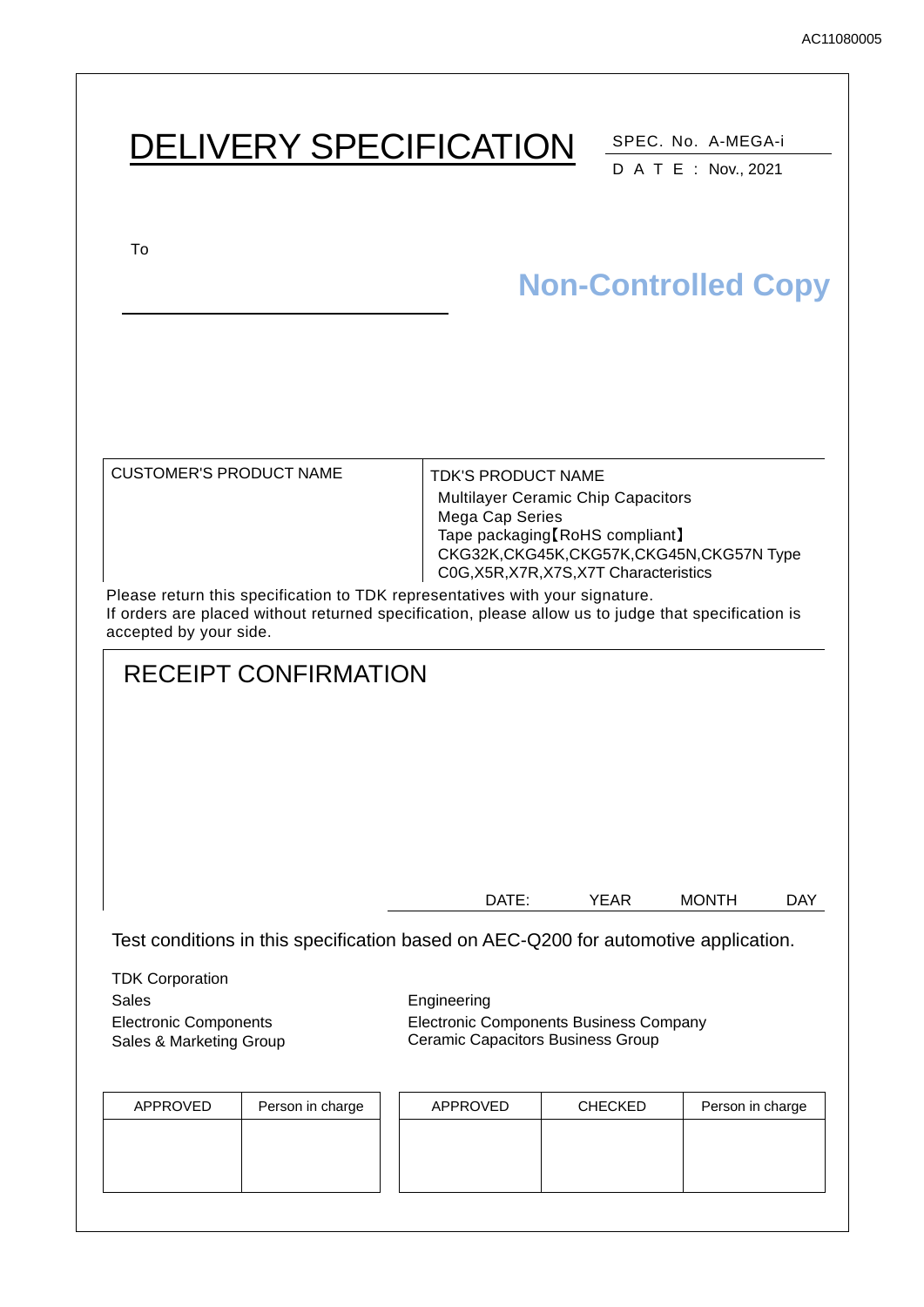#### **SCOPE**

This delivery specification shall be applied to Multilayer ceramic chip capacitors (Mega cap series) to be delivered to

#### **PRODUCTION PLACES**

Production places defined in this specification shall be TDK Corporation, TDK Xiamen Co.,Ltd, TDK(Suzhou)Co.,Ltd and TDK Components U.S.A.Inc.

#### **PRODUCT NAME**

The name of the product to be defined in this specifications shall be CKG◇◇◇○○○△△□□□×.

#### **REFERENCE STANDARD**

| $JIS$ C 5101 - 1 : 2010 | Fixed capacitors for use in electronic equipment-Part 1: Generic specification    |
|-------------------------|-----------------------------------------------------------------------------------|
| $C$ 5101 - 21 : 2014    | Fixed capacitors for use in electronic equipment-Part21 : Sectional specification |
|                         | : Fixed surface mount multilayer capacitors of ceramic dielectric, Class1         |
| $C$ 5101 - 22 : 2014    | Fixed capacitors for use in electronic equipment-Part22 : Sectional specification |
|                         | : Fixed surface mount multilayer capacitors of ceramic dielectric, Class 2        |
| $C.0806 - 3:2014$       | Packaging of components for automatic handling - Part 3: Packaging of             |
|                         | surface mount components on continuous tapes                                      |
| JEITA RCR-2335 C 2014   | Safety application guide for fixed ceramic capacitors for use in electronic       |
|                         | equipment                                                                         |

#### **CONTENTS**

- 1. CODE CONSTRUCTION
- 2. OPERATING TEMPERATURE RANGE
- 3. STORING CONDITION AND TERM
- 4. INDUSTRIAL WASTE DISPOSAL
- 5. PERFORMANCE
- 6. INSIDE STRUCTURE AND MATERIAL
- 7. PACKAGING
- 8. RECOMMENDATION
- 9. SOLDERING CONDITION
- 10. CAUTION

#### **<EXPLANATORY NOTE>**

When the mistrust in the spec arises, this specification is given priority. And it will be confirmed by written spec change after conference of both posts involved.

This specification warrants the quality of the ceramic chip capacitor. Capacitors should be evaluated or confirmed a state of mounted on your product.

If the use of the capacitors goes beyond the bounds of this specification, we can not afford to guarantee.

| <b>Division</b>                          | Date           | SPEC. No. |
|------------------------------------------|----------------|-----------|
| <b>Ceramic Capacitors Business Group</b> | November, 2021 | A-MEGA-i  |

#### 11. TAPE PACKAGING SPECIFICATION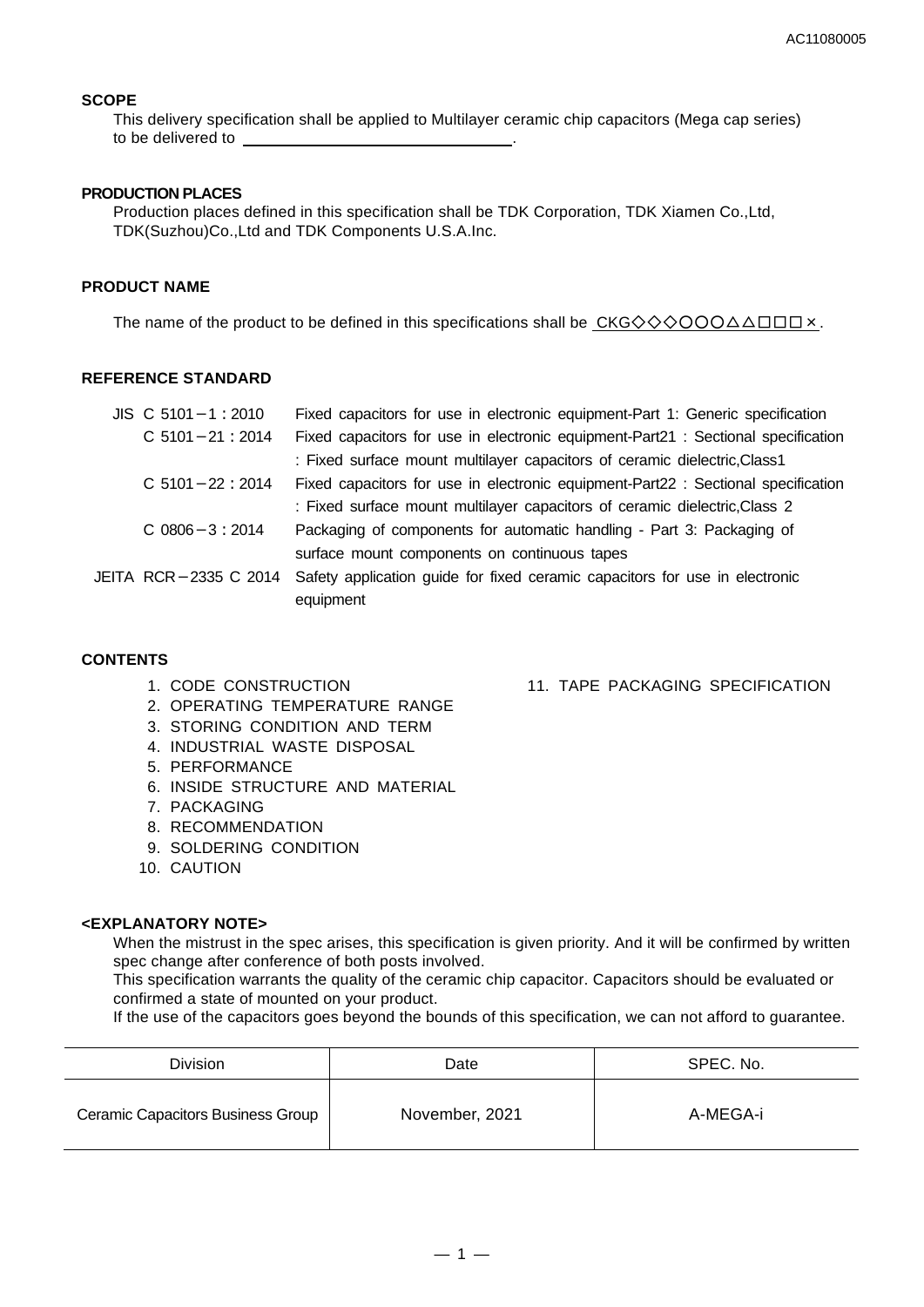### **1. CODE CONSTRUCTION**

| (Example) | CKG32K | <u>X7S</u> | 1H                                                                                                                                                                                                                                                                                                                                                                                | 106 |     |     | K T 0000 |
|-----------|--------|------------|-----------------------------------------------------------------------------------------------------------------------------------------------------------------------------------------------------------------------------------------------------------------------------------------------------------------------------------------------------------------------------------|-----|-----|-----|----------|
|           | CKG57N | X7R        | $\overline{1}$ 1 $\overline{1}$ $\overline{1}$ $\overline{1}$ $\overline{1}$ $\overline{1}$ $\overline{1}$ $\overline{1}$ $\overline{1}$ $\overline{1}$ $\overline{1}$ $\overline{1}$ $\overline{1}$ $\overline{1}$ $\overline{1}$ $\overline{1}$ $\overline{1}$ $\overline{1}$ $\overline{1}$ $\overline{1}$ $\overline{1}$ $\overline{1}$ $\overline{1}$ $\overline{1}$ $\over$ | 226 |     |     | M T 0000 |
|           |        | (2)        | (3)                                                                                                                                                                                                                                                                                                                                                                               | (4) | (5) | (6) |          |

(1) Type

Single type Single type Stacked type



CKG\*\*K: 1 chip capacitor. CKG\*\*N: 2 chip capacitors.



| Case size      |        | Dimensions (mm) |             |                 |               |  |
|----------------|--------|-----------------|-------------|-----------------|---------------|--|
|                |        |                 | W           |                 | Е             |  |
|                | CKG32K | $3.60 + 0.30$   | $2.60+0.30$ | $3.35+0.10$     | $0.80 + 0.15$ |  |
| Single<br>type | CKG45K | $5.00+0.50$     | $3.50+0.50$ | $2.90+0.10$     | $1.10+0.30$   |  |
|                | CKG57K | $6.00+0.50$     | $5.00+0.50$ | $3.35 \pm 0.15$ | $1.60 + 0.30$ |  |
| Stacked        | CKG45N | $5.00+0.50$     | $3.50+0.50$ | $5.00+0.50$     | $1.10+0.30$   |  |
| type           | CKG57N | $6.00+0.50$     | $5.00+0.50$ | $5.00+0.50$     | $1.60 + 0.30$ |  |

\*As for each item, please refer to detail page on TDK web.

(2) Temperature Characteristics

\* Details are shown in table 1 No.6 and No.7 at 5.PERFORMANCE.

(3) Rated Voltage

| Symbol | <b>Rated Voltage</b> | Symbol | <b>Rated Voltage</b> |
|--------|----------------------|--------|----------------------|
| 3 A    | DC 1 kV              | 1 H    | DC 50 V              |
| 2 J    | DC 630 V             | 1 V    | <b>DC 35 V</b>       |
| 2 W    | DC 450 V             | 1 E    | DC 25 V              |
| 2 E    | DC 250 V             | 1 C    | DC 16 V              |
| 2 A    | DC 100 V             |        |                      |

(Example)

### (4) Rated Capacitance

| Stated in three digits and in units of pico farads (pF).<br>The first and Second digits identify the first and second |     | Rated<br>Capacitance |
|-----------------------------------------------------------------------------------------------------------------------|-----|----------------------|
| significant figures of the capacitance, the third digit identifies<br>the multiplier.                                 | 106 | 10,000,000 pF        |
|                                                                                                                       | 226 | 22,000,000 pF        |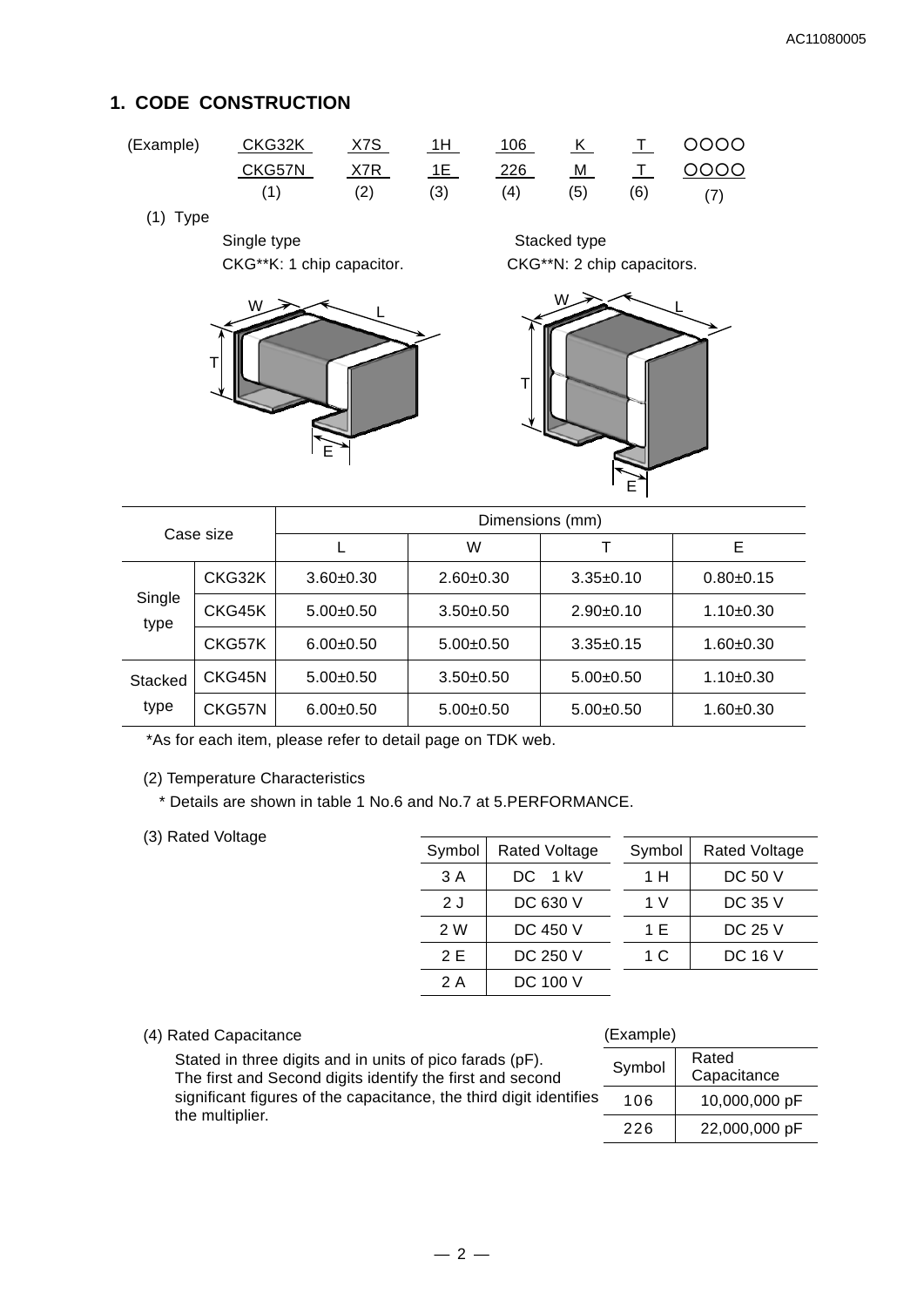| (5) Capacitance tolerance | Symbol | Tolerance |
|---------------------------|--------|-----------|
|                           |        |           |

\* K (±10%) tolerance is available only for  $CKG**K$  single type (10µF and under).

| Symbol | Tolerance |
|--------|-----------|
|        | ± 5%      |
| K*     | ± 10%     |
| м      | ± 20%     |
|        |           |

| Symbol | Packaging |  |
|--------|-----------|--|
|        | Taping    |  |

(6) Packaging

(7) TDK internal code

#### **2 OPERATING TEMPERATURE RANGE**

| T.C.             | Min. operating<br>Temperature | Max. operating<br>Temperature | Reference<br>Temperature |
|------------------|-------------------------------|-------------------------------|--------------------------|
| X5R              | $-55^{\circ}$ C               | $85^{\circ}$ C                | $25^{\circ}$ C           |
| C <sub>0</sub> G | $-55^{\circ}$ C               | $125^{\circ}$ C               | $25^{\circ}$ C           |
| X7R, X7S, X7T    | $-55^{\circ}$ C               | $125^{\circ}$ C               | $25^{\circ}$ C           |

#### **3 STORING CONDITION AND TERM**

| Storing temperature | Storing humidity | Storing term                     |
|---------------------|------------------|----------------------------------|
| $5 - 40^{\circ}$ C  | 20~70%RH         | Within 6 months<br>upon receipt. |

#### **4 INDUSTRIAL WASTE DISPOSAL**

Dispose this product as industrial waste in accordance with the Industrial Waste Law.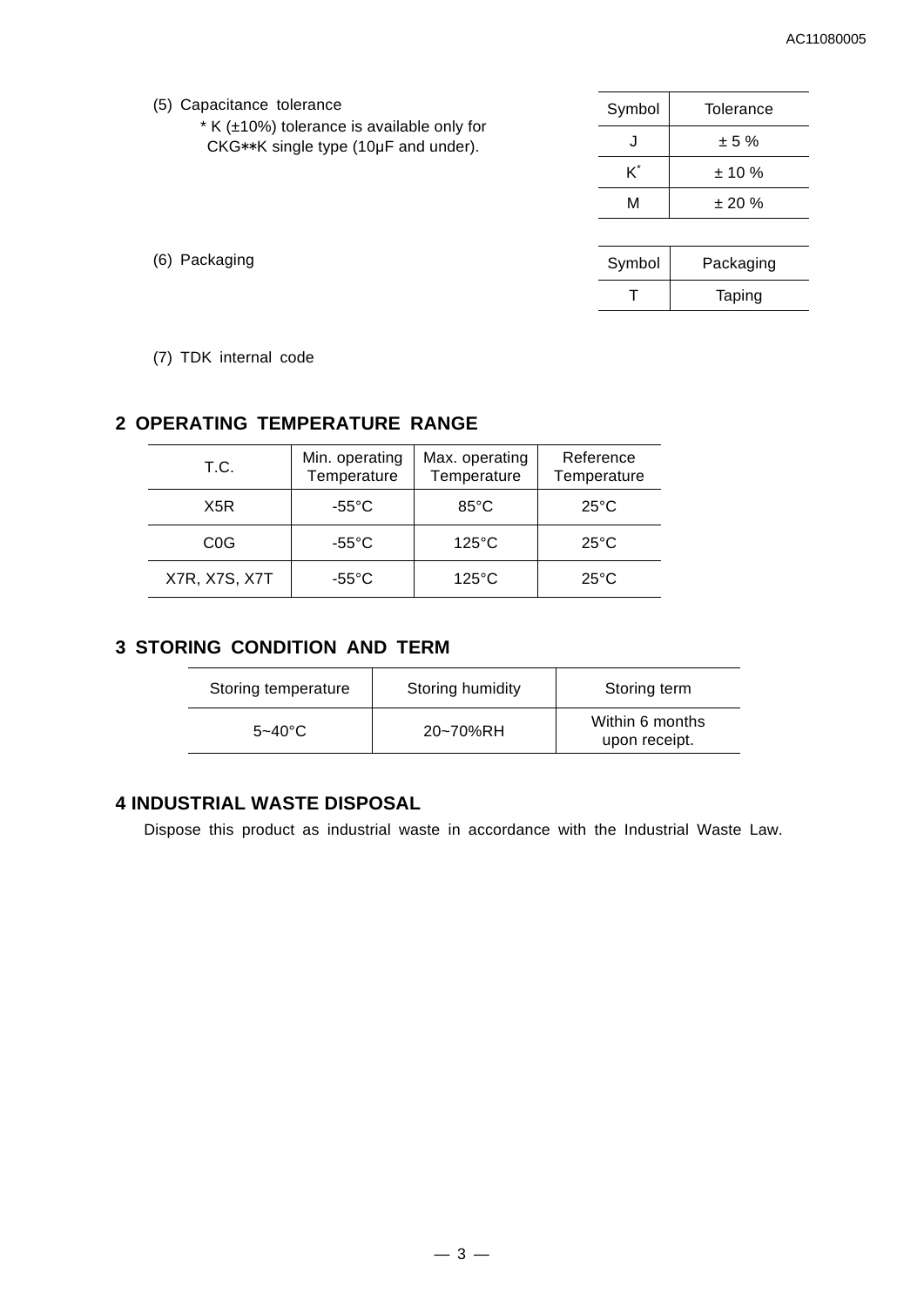# **5 PERFORMANCE**

Table 1

| No.            | Item                         |        | Performance                                                                                                                      |  |                             |             | Test or inspection method                                                                                                                        |                                      |                                                                                         |               |                                             |
|----------------|------------------------------|--------|----------------------------------------------------------------------------------------------------------------------------------|--|-----------------------------|-------------|--------------------------------------------------------------------------------------------------------------------------------------------------|--------------------------------------|-----------------------------------------------------------------------------------------|---------------|---------------------------------------------|
| $\mathbf 1$    | <b>External Appearance</b>   |        | performance.                                                                                                                     |  | No defects which may affect |             | Inspect with magnifying glass $(3x)$                                                                                                             |                                      |                                                                                         |               |                                             |
| $\overline{2}$ | <b>Insulation Resistance</b> |        | 10,000M $\Omega$ or 500M $\Omega$ · µF min.<br>(As for the capacitors of rated<br>voltage 16V DC, $100M\Omega \cdot \mu F$ min.) |  |                             |             | Measuring voltage: Rated voltage<br>(As for the capacitor of rated voltage 630V<br>DC or over, apply 500V DC.)<br>Voltage application time: 60s. |                                      |                                                                                         |               |                                             |
| 3              | <b>Voltage Proof</b>         |        | Withstand test voltage without<br>insulation breakdown or other                                                                  |  |                             |             | Rated<br>Class<br>voltage(RV)                                                                                                                    |                                      |                                                                                         | Apply voltage |                                             |
|                |                              |        | damage.                                                                                                                          |  |                             |             |                                                                                                                                                  |                                      | RV≦100V                                                                                 |               | $3 \times$ rated voltage                    |
|                |                              |        |                                                                                                                                  |  |                             |             |                                                                                                                                                  |                                      | 100V <rv≦500v< td=""><td></td><td>1.5 <math>\times</math> rated voltage</td></rv≦500v<> |               | 1.5 $\times$ rated voltage                  |
|                |                              |        |                                                                                                                                  |  |                             |             | 1                                                                                                                                                |                                      | 500V <rv<1kv< td=""><td></td><td>1.3 <math>\times</math> rated voltage</td></rv<1kv<>   |               | 1.3 $\times$ rated voltage                  |
|                |                              |        |                                                                                                                                  |  |                             |             |                                                                                                                                                  |                                      | 1kV                                                                                     |               | 1.2 $\times$ rated voltage                  |
|                |                              |        |                                                                                                                                  |  |                             |             |                                                                                                                                                  |                                      | RV≦100V                                                                                 |               | $2.5 \times$ rated voltage                  |
|                |                              |        |                                                                                                                                  |  |                             |             | 2                                                                                                                                                |                                      | 100V <rv≦500v< td=""><td></td><td>1.5 <math>\times</math> rated voltage</td></rv≦500v<> |               | 1.5 $\times$ rated voltage                  |
|                |                              |        |                                                                                                                                  |  |                             |             |                                                                                                                                                  |                                      | 500V <rv<1kv< td=""><td></td><td>1.3 <math>\times</math> rated voltage</td></rv<1kv<>   |               | 1.3 $\times$ rated voltage                  |
|                |                              |        |                                                                                                                                  |  |                             |             | Voltage application time : 1s.<br>Charge / discharge current : 50mA or lower                                                                     |                                      |                                                                                         |               |                                             |
| $\overline{4}$ | Capacitance                  |        | Within the specified tolerance.                                                                                                  |  | 《Class 1》                   |             |                                                                                                                                                  |                                      |                                                                                         |               |                                             |
|                |                              |        |                                                                                                                                  |  |                             |             |                                                                                                                                                  | Capacitance                          | Measuring<br>frequency                                                                  |               | Measuring<br>voltage                        |
|                |                              |        |                                                                                                                                  |  |                             |             | 1000pF                                                                                                                                           |                                      | 1MHz±10%                                                                                |               | $0.5 - 5$ Vrms.                             |
|                |                              |        |                                                                                                                                  |  |                             |             | 1kHz±10%<br>Over 1000pF<br>《Class 2》                                                                                                             |                                      |                                                                                         |               |                                             |
|                |                              |        |                                                                                                                                  |  |                             |             |                                                                                                                                                  |                                      |                                                                                         |               |                                             |
|                |                              |        |                                                                                                                                  |  |                             | Capacitance |                                                                                                                                                  |                                      | Measuring<br>frequency                                                                  |               | Measuring<br>voltage                        |
|                |                              |        |                                                                                                                                  |  |                             |             | 10uF and<br>under                                                                                                                                |                                      | 1kHz±10%                                                                                |               | $1.0\pm0.2$ Vrms                            |
|                |                              |        |                                                                                                                                  |  |                             |             |                                                                                                                                                  | Over 10uF                            |                                                                                         |               | 120Hz±20% 0.5±0.2Vrms.                      |
| 5              | Q                            | Class1 | Please refer to detail page on TDK<br>web.                                                                                       |  | condition.                  |             |                                                                                                                                                  | See No.4 in this table for measuring |                                                                                         |               |                                             |
|                | Dissipation<br>Factor        | Class2 |                                                                                                                                  |  |                             |             |                                                                                                                                                  |                                      |                                                                                         |               |                                             |
| 6              | Temperature                  |        |                                                                                                                                  |  |                             |             |                                                                                                                                                  |                                      |                                                                                         |               | Temperature coefficient shall be calculated |
|                | Characteristics              |        | <b>Temperature Coefficient</b><br>T.C.<br>(ppm/°C)                                                                               |  |                             |             |                                                                                                                                                  | based on values at 25°C and 85°C     |                                                                                         |               |                                             |
|                | of Capacitance<br>(Class1)   |        | C <sub>0</sub> G                                                                                                                 |  | $0 \pm 30$                  |             |                                                                                                                                                  | temperature.                         |                                                                                         |               |                                             |
|                |                              |        |                                                                                                                                  |  |                             |             |                                                                                                                                                  |                                      |                                                                                         |               |                                             |
|                |                              |        | Capacitance<br>drift                                                                                                             |  | Within $\pm$ 0.2%           |             | Measuring temperature below 25°C shall<br>be -10°C and -25°C.                                                                                    |                                      |                                                                                         |               |                                             |
|                |                              |        |                                                                                                                                  |  |                             |             |                                                                                                                                                  |                                      |                                                                                         |               |                                             |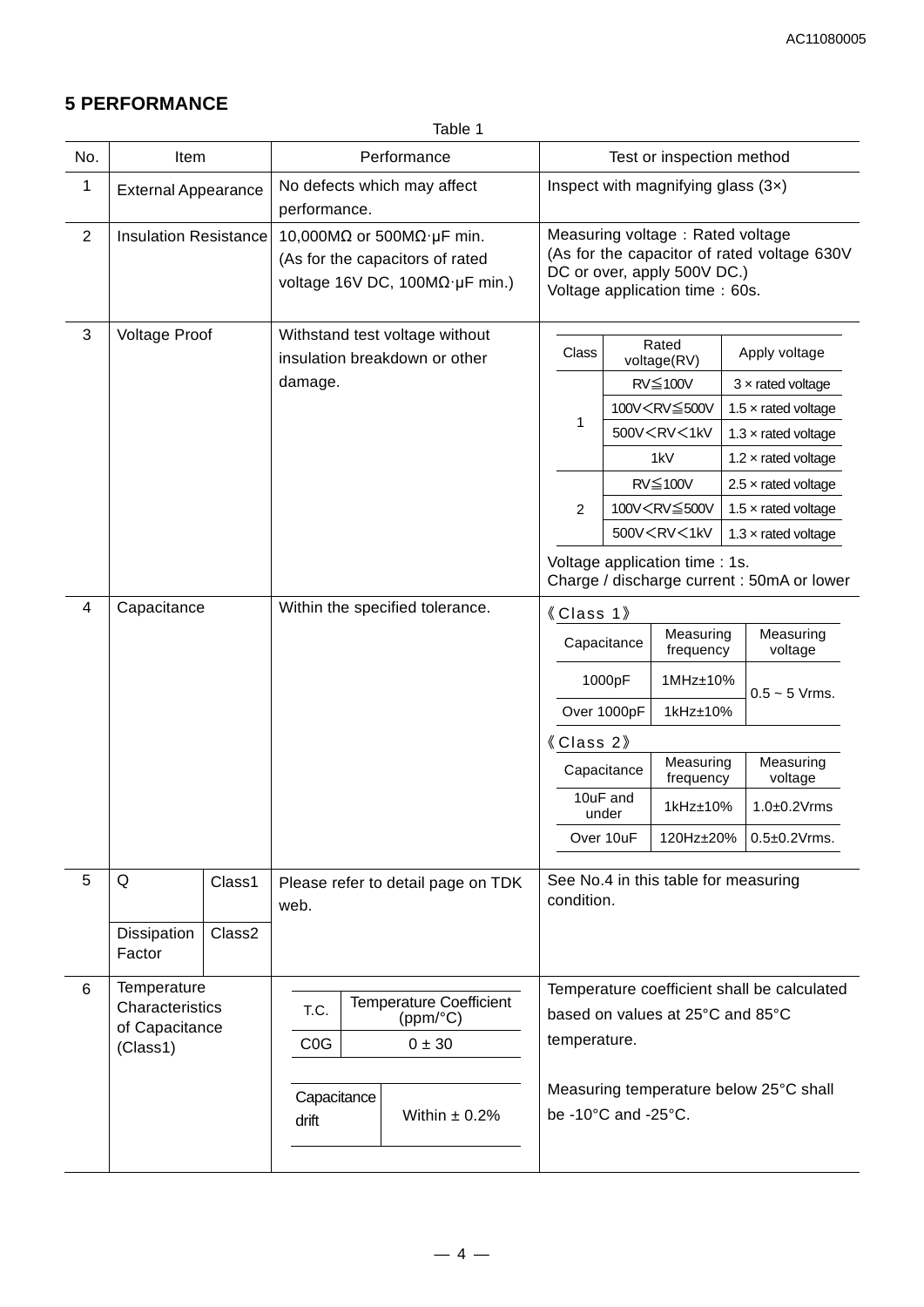(continued)

| No.            |                            | Item                   | Performance                                      | Test or inspection method                                                                                                                                                                   |                                                                                                                                                                                                             |  |  |
|----------------|----------------------------|------------------------|--------------------------------------------------|---------------------------------------------------------------------------------------------------------------------------------------------------------------------------------------------|-------------------------------------------------------------------------------------------------------------------------------------------------------------------------------------------------------------|--|--|
| $\overline{7}$ | Temperature                |                        | Capacitance Change (%)                           |                                                                                                                                                                                             | Capacitance shall be measured by the                                                                                                                                                                        |  |  |
|                | Characteristics            |                        |                                                  |                                                                                                                                                                                             | steps shown in the following table after                                                                                                                                                                    |  |  |
|                | of Capacitance<br>(Class2) |                        | No voltage applied                               | thermal equilibrium is obtained for each<br>step.                                                                                                                                           |                                                                                                                                                                                                             |  |  |
|                |                            |                        | X5R:<br>±15                                      | ∆C be calculated ref. STEP3 reading                                                                                                                                                         |                                                                                                                                                                                                             |  |  |
|                |                            |                        | X7R:<br>±15                                      | Step                                                                                                                                                                                        | Temperature(°C)                                                                                                                                                                                             |  |  |
|                |                            |                        |                                                  | 1                                                                                                                                                                                           | Reference temp. $\pm 2$                                                                                                                                                                                     |  |  |
|                |                            |                        | X7S:<br>±22<br>$+22$                             | $\overline{2}$                                                                                                                                                                              | Min. operating temp. $\pm 2$                                                                                                                                                                                |  |  |
|                |                            |                        | X7T:<br>$-33$                                    | 3                                                                                                                                                                                           | Reference temp. $\pm 2$                                                                                                                                                                                     |  |  |
|                |                            |                        |                                                  | $\overline{4}$                                                                                                                                                                              | Max. operating temp. $\pm 2$                                                                                                                                                                                |  |  |
|                |                            |                        |                                                  | As for Min./ Max. operating temp. and<br>Reference temp., please refer to<br>"2.OPERATING TEMPERATURE RANGE".<br>As for measuring voltage, please contact<br>with our sales representative. |                                                                                                                                                                                                             |  |  |
| 8              | Robustness of              |                        | No sign of termination coming off,               | Reflow solder the capacitors on a                                                                                                                                                           |                                                                                                                                                                                                             |  |  |
|                | <b>Terminations</b>        |                        | breakage of ceramic, or other<br>abnormal signs. |                                                                                                                                                                                             | P.C.Board shown in Appendix 2.<br>Apply a pushing force gradually at the<br>center of a specimen in a horizontal<br>direction of P.C.board.<br>Pushing force: 17.7N<br>Holding time: 10±1s<br>Pushing force |  |  |
|                |                            |                        |                                                  |                                                                                                                                                                                             | P.C.Board<br>Capacitor                                                                                                                                                                                      |  |  |
| 9              | Bending                    | External<br>appearance | No mechanical damage.                            |                                                                                                                                                                                             | Reflow solder the capacitors on<br>a P.C.Board shown in Appendix 1.                                                                                                                                         |  |  |
|                |                            |                        |                                                  |                                                                                                                                                                                             | 50<br>R230<br>45<br>45<br>(Unit : mm)                                                                                                                                                                       |  |  |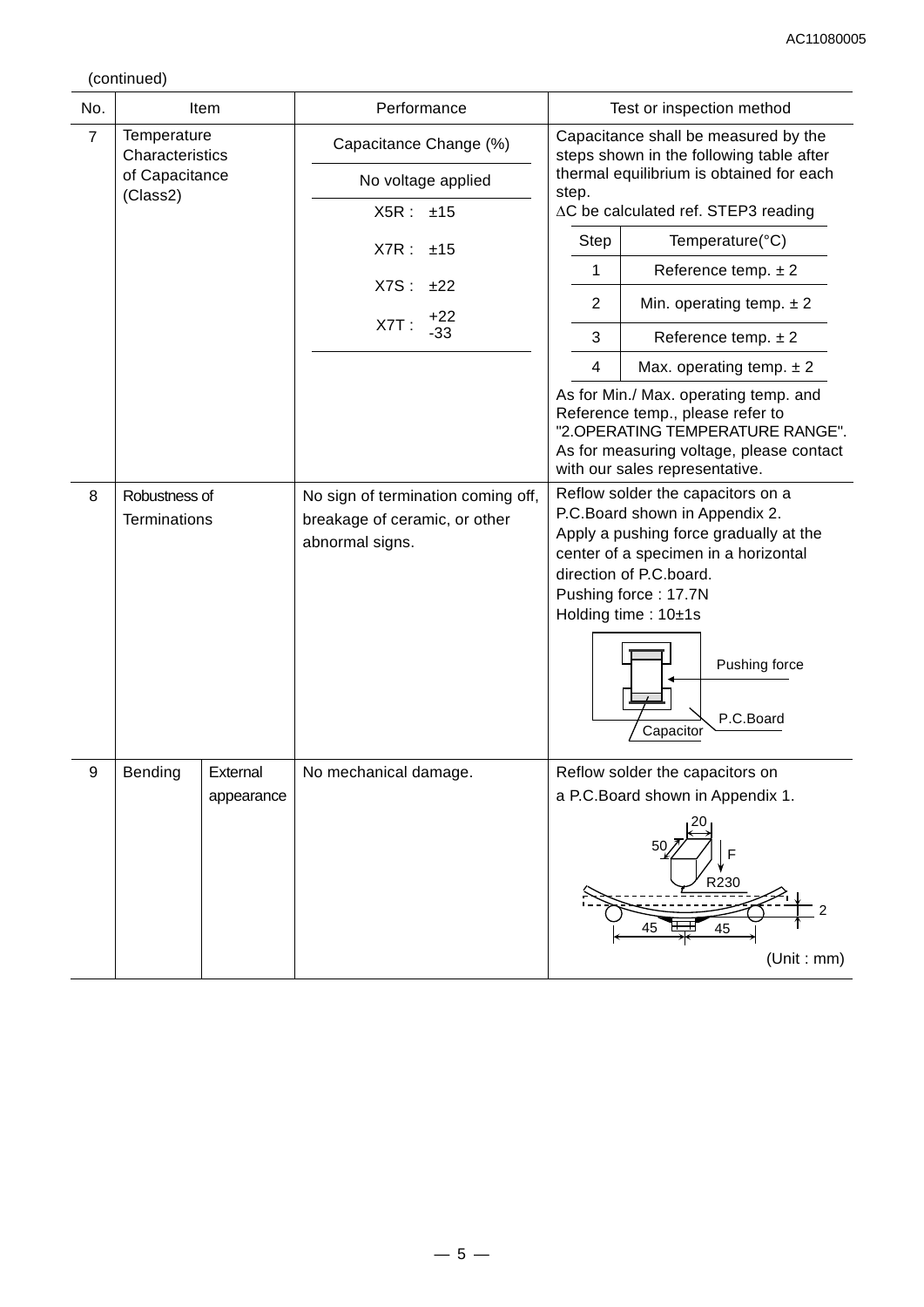(continued)

| No. | Item                 |                                       | Performance                                                                                                                                                                                                                                                                                     |                                                    |                                                                                  | Test or inspection method                                                                                                                                                |                                                                                                                                                                                                                                        |                           |  |
|-----|----------------------|---------------------------------------|-------------------------------------------------------------------------------------------------------------------------------------------------------------------------------------------------------------------------------------------------------------------------------------------------|----------------------------------------------------|----------------------------------------------------------------------------------|--------------------------------------------------------------------------------------------------------------------------------------------------------------------------|----------------------------------------------------------------------------------------------------------------------------------------------------------------------------------------------------------------------------------------|---------------------------|--|
| 10  | Solderability        |                                       | Both end faces and the contact<br>areas shall be covered with a<br>smooth and bright solder coating<br>with no more than a small amount<br>of scattered imperfections such as<br>pinholes or un-wetted or de-<br>wetted areas.<br>These imperfections shall not be<br>concentrated in one area. |                                                    |                                                                                  | Solder: Sn-3.0Ag-0.5Cu<br>Reflow solder the capacitor on a<br>P.C. Board shown in Appendix2.<br>Please refer to No.5 Soldering in<br>10.CAUTION for soldering condition. |                                                                                                                                                                                                                                        |                           |  |
| 11  | Vibration            | External<br>appearance<br>Capacitance | Characteristics<br>Class1<br>Class <sub>2</sub>                                                                                                                                                                                                                                                 | C <sub>0</sub> G<br>X <sub>5</sub> R<br>X7R<br>X7S | No mechanical damage.<br>Change from the<br>value before test<br>± 2.5%<br>±7.5% |                                                                                                                                                                          | Applied force: 5G max.<br>Frequency: 10~2,000Hz<br>Reciprocating sweep time: 20 min.<br>Cycle: 12 cycles in each 3 mutually<br>perpendicular directions.<br>Reflow solder the capacitors on a<br>P.C. Board shown in Appendix 2 before |                           |  |
|     |                      | Q<br>(Class1)<br>D.F.<br>(Class2)     | Meet the initial spec.<br>Meet the initial spec.                                                                                                                                                                                                                                                | X7T                                                |                                                                                  |                                                                                                                                                                          | testing.                                                                                                                                                                                                                               |                           |  |
| 12  | Temperature<br>cycle | External<br>appearance<br>Capacitance |                                                                                                                                                                                                                                                                                                 |                                                    | No mechanical damage.<br>Change from the                                         | Expose the capacitors in the condition<br>step1 through step 4 listed in the<br>following table.<br>Temp. cycle: 1,000 cycles                                            |                                                                                                                                                                                                                                        |                           |  |
|     |                      |                                       | Characteristics                                                                                                                                                                                                                                                                                 |                                                    | value before test                                                                |                                                                                                                                                                          |                                                                                                                                                                                                                                        |                           |  |
|     |                      |                                       | Class1                                                                                                                                                                                                                                                                                          | C <sub>0</sub> G<br>X <sub>5</sub> R               | Please contact                                                                   | Step<br>1                                                                                                                                                                | Temperature(°C)<br>Min. operating                                                                                                                                                                                                      | Time (min.)<br>$30 \pm 3$ |  |
|     |                      |                                       | Class <sub>2</sub>                                                                                                                                                                                                                                                                              | X7R                                                | with our sales<br>representative.                                                | $\overline{2}$                                                                                                                                                           | temp. $±3$<br>Ambient Temp.                                                                                                                                                                                                            | $2 - 5$                   |  |
|     |                      |                                       |                                                                                                                                                                                                                                                                                                 | X7S<br>X7T                                         |                                                                                  | 3                                                                                                                                                                        | Max. operating<br>temp. $±2$                                                                                                                                                                                                           | $30 \pm 2$                |  |
|     |                      | Q<br>(Class1)                         | Meet the initial spec.                                                                                                                                                                                                                                                                          |                                                    |                                                                                  | 4                                                                                                                                                                        | Ambient Temp.                                                                                                                                                                                                                          | $2 - 5$                   |  |
|     |                      | D.F.<br>(Class2)                      | Meet the initial spec.                                                                                                                                                                                                                                                                          |                                                    |                                                                                  | As for Min./ Max. operating temp.,<br>please refer to "2.OPERATING<br>TEMPERATURE RANGE".<br>Leave the capacitors in ambient<br>condition for<br>Class 1: 6~24h          |                                                                                                                                                                                                                                        |                           |  |
|     |                      | Insulation<br>Resistance              | Meet the initial spec.                                                                                                                                                                                                                                                                          |                                                    |                                                                                  |                                                                                                                                                                          |                                                                                                                                                                                                                                        |                           |  |
|     |                      | Voltage<br>proof                      | No insulation breakdown or<br>other damage.                                                                                                                                                                                                                                                     |                                                    |                                                                                  | Class 2 : 24±2h before measurement.<br>Reflow solder the capacitors on a<br>P.C. Board shown in Appendix 2 before<br>testing.                                            |                                                                                                                                                                                                                                        |                           |  |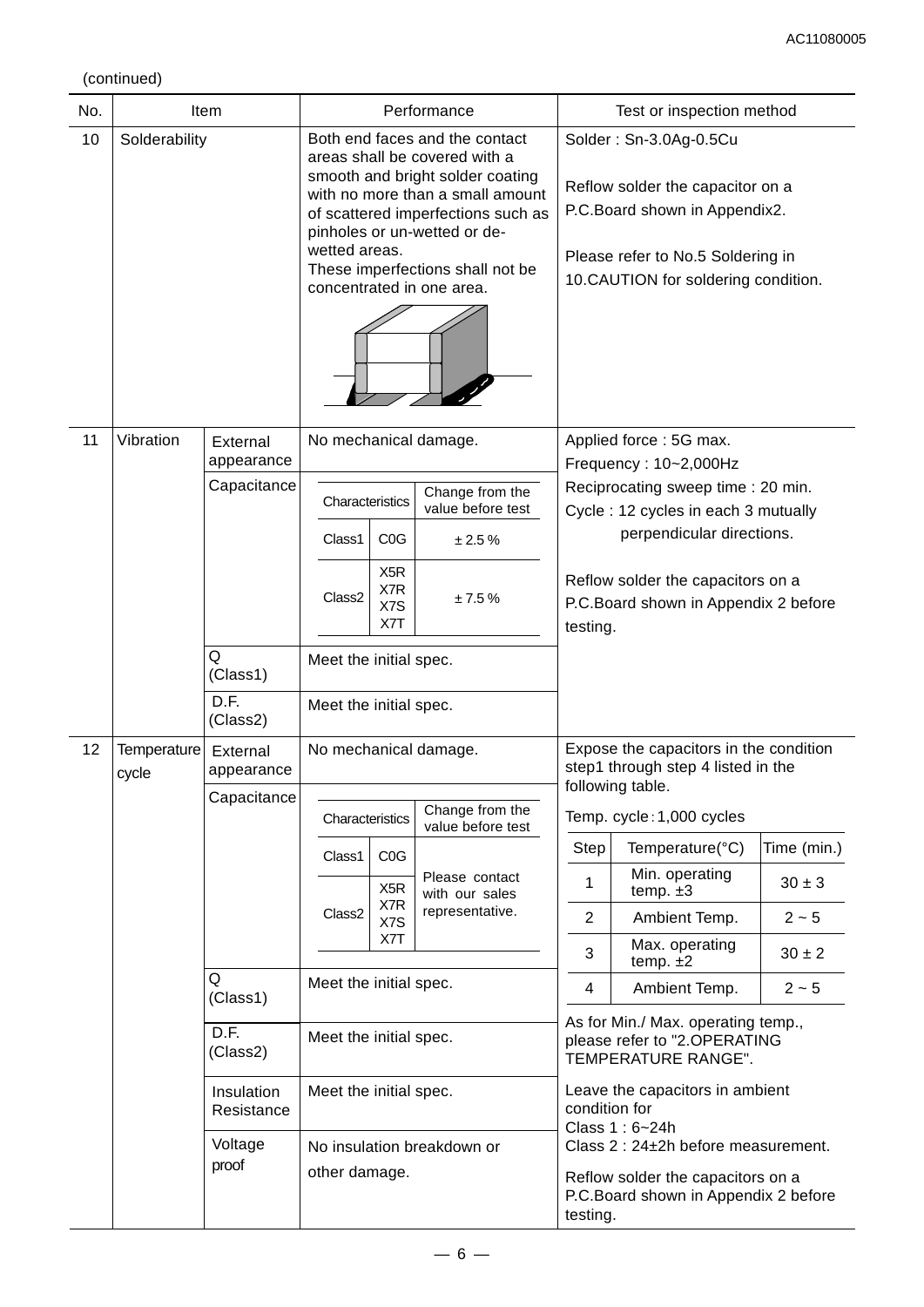#### (continued)

| No. | Item                   |                          |                                                                                           | Performance                                         | Test or inspection method                                                                                                                                                                                                                                                                    |                                                                                                                                                                                                                                           |  |
|-----|------------------------|--------------------------|-------------------------------------------------------------------------------------------|-----------------------------------------------------|----------------------------------------------------------------------------------------------------------------------------------------------------------------------------------------------------------------------------------------------------------------------------------------------|-------------------------------------------------------------------------------------------------------------------------------------------------------------------------------------------------------------------------------------------|--|
| 13  | Moisture<br>Resistance | External<br>appearance   | No mechanical damage.                                                                     |                                                     | Test temp.: $85 \pm 2^{\circ}$ C<br>Test humidity: 85%RH<br>Applied voltage: Rated voltage                                                                                                                                                                                                   |                                                                                                                                                                                                                                           |  |
|     |                        | Capacitance              | Characteristics                                                                           | Change from the<br>value before test                | Test time: 1,000 +48,0h<br>(For X5R characteristics, the condition                                                                                                                                                                                                                           |                                                                                                                                                                                                                                           |  |
|     |                        |                          | C <sub>0</sub> G<br>Class1<br>X <sub>5</sub> R<br>X7R<br>Class <sub>2</sub><br>X7S<br>X7T | Please contact<br>with our sales<br>representative. | below is applied.)<br>Test temp.: $40\pm2^{\circ}C$<br>Test humidity: 90~95%RH<br>Applied voltage: Rated voltage<br>Test time: 500 +24,0h                                                                                                                                                    |                                                                                                                                                                                                                                           |  |
|     |                        |                          |                                                                                           |                                                     | Charge/discharge current: 50mA or lower                                                                                                                                                                                                                                                      |                                                                                                                                                                                                                                           |  |
|     |                        | Q<br>(Class1)            | 200 min.                                                                                  |                                                     | Leave the capacitors in ambient condition for<br>Class 1: 6~24h                                                                                                                                                                                                                              |                                                                                                                                                                                                                                           |  |
|     |                        | D.F.<br>(Class2)         | 200% of initial spec. max.                                                                |                                                     | Class 2 : 24±2h before measurement.                                                                                                                                                                                                                                                          |                                                                                                                                                                                                                                           |  |
|     |                        | Insulation<br>Resistance | 500M $\Omega$ or 25M $\Omega$ · µF min.                                                   | (As for the capacitors of rated                     | Reflow solder the capacitors on a<br>P.C.Board shown in Appendix2 before<br>testing.                                                                                                                                                                                                         |                                                                                                                                                                                                                                           |  |
|     |                        |                          |                                                                                           | voltage 16V DC, $5M\Omega \cdot \mu F$ min.,).      | Initial value setting (only for class 2)<br>Voltage conditioning 《After voltage treat<br>the capacitors under testing temperature<br>and voltage for 1 hour, bleave the<br>capacitors in ambient condition for $24 \pm$<br>2h before measurement.<br>Use this measurement for initial value. |                                                                                                                                                                                                                                           |  |
| 14  | Life                   | External<br>appearance   | No mechanical damage.                                                                     |                                                     | Test temp.: Maximum operating<br>temperature±2°C                                                                                                                                                                                                                                             |                                                                                                                                                                                                                                           |  |
|     |                        | Capacitance              | Characteristics                                                                           | Change from the<br>value before test                | Applied voltage: Please contact with our<br>sales representative.<br>Test time: 1,000 +48,0h                                                                                                                                                                                                 |                                                                                                                                                                                                                                           |  |
|     |                        |                          | C <sub>0</sub> G<br>Class1                                                                | Please contact                                      | Charge/discharge current: 50mA or lower                                                                                                                                                                                                                                                      |                                                                                                                                                                                                                                           |  |
|     |                        |                          | X <sub>5</sub> R<br>X7R<br>Class <sub>2</sub><br>X7S<br>X7T                               | with our sales<br>representative.                   | Leave the capacitors in ambient condition for<br>Class 1: 6~24h<br>Class 2 : 24±2h before measurement.                                                                                                                                                                                       |                                                                                                                                                                                                                                           |  |
|     |                        | Q<br>(Class1)            | 350 min.                                                                                  |                                                     | Reflow solder the capacitors on a<br>P.C.Board shown in Appendix2 before<br>testing.                                                                                                                                                                                                         |                                                                                                                                                                                                                                           |  |
|     |                        | D.F.<br>(Class2)         | 200% of initial spec. max.                                                                |                                                     | Initial value setting (only for class 2)                                                                                                                                                                                                                                                     |                                                                                                                                                                                                                                           |  |
|     |                        | Insulation<br>Resistance |                                                                                           | 1,000M $\Omega$ or 50M $\Omega$ ·µF min.            | (As for the capacitors of rated<br>voltage 16V DC, $10M\Omega \cdot \mu F$ min.,)                                                                                                                                                                                                            | Voltage conditioning 《After voltage treat<br>the capacitors under testing temperature<br>and voltage for 1 hour, leave the<br>capacitors in ambient condition for 24±2h<br>before measurement.<br>Use this measurement for initial value. |  |

\*As for the initial measurement of capacitors (Class2) on number 7,11 and 12 leave capacitors at 150 0,–10°C for 1 hour and measure the value after leaving capacitors for 24±2h in ambient condition.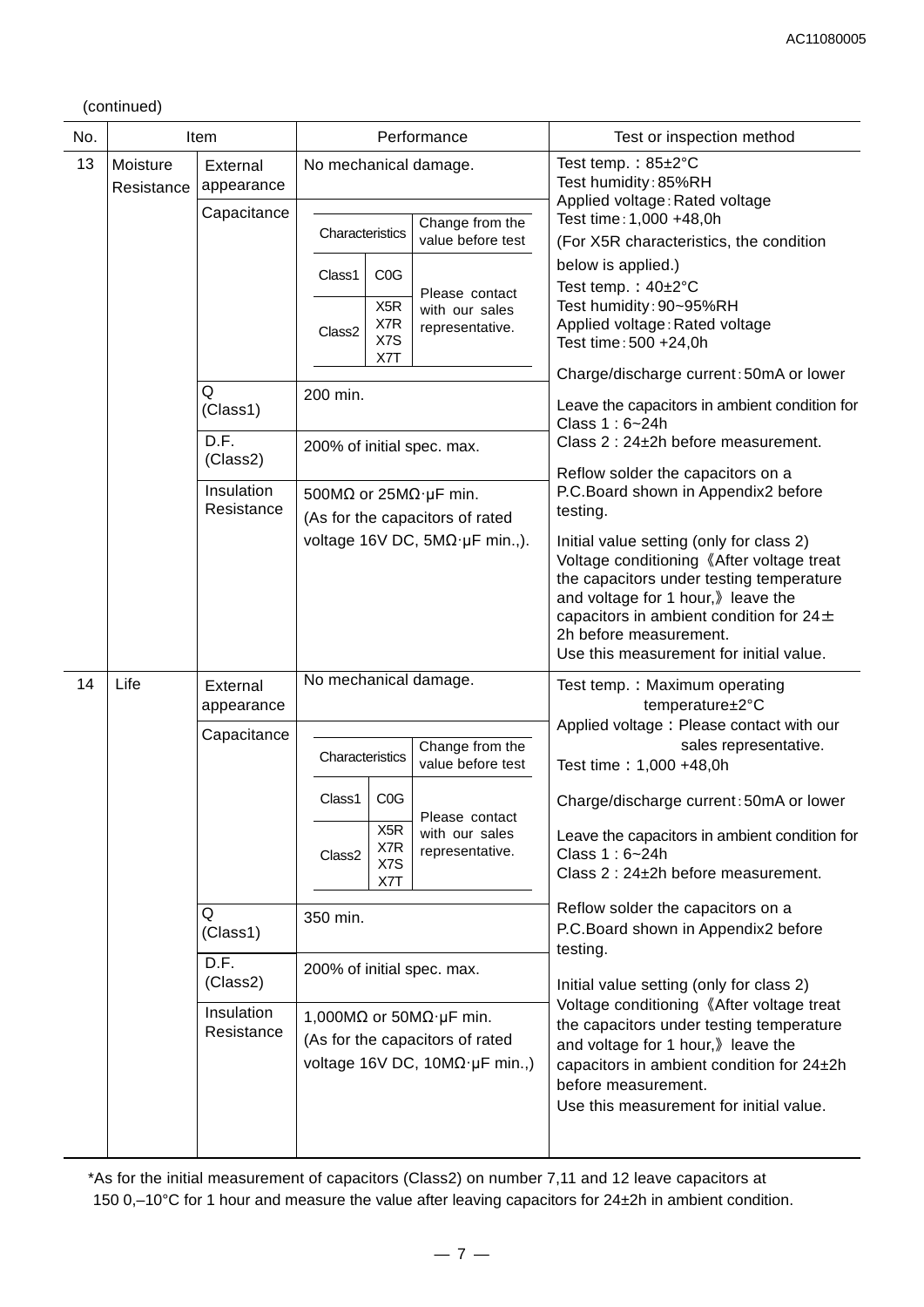

(Unit:mm)

| Symbol<br>Case size | a   | b   | с   |
|---------------------|-----|-----|-----|
| CKG32K              | 2.2 | 5.0 | 2.9 |
| CKG45K              | 3.5 | 6.1 | 2.9 |
| CKG57K              | 4.1 | 7.6 | 4.7 |
| CKG45N              | 3.5 | 6.1 | 2.9 |
| CKG57N              | 4.1 | 7.6 | 4.7 |

1. Material : Glass Epoxy(As per JIS C6484 GE4)

2. Thickness: 1.6mm **Copper(Thickness: 0.035mm)** Solder resist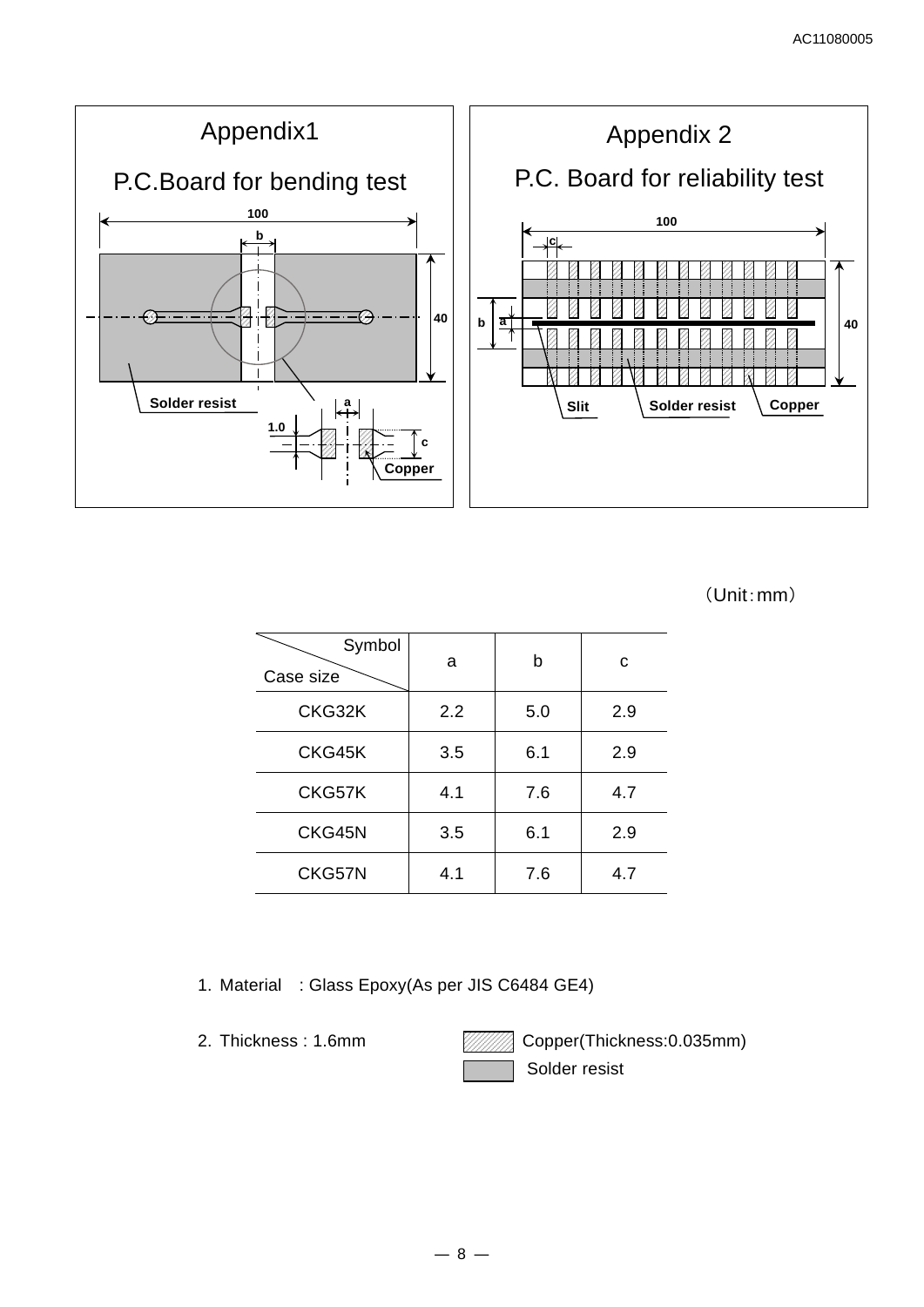# **6. INSIDE STRUCTURE AND MATERIAL**





 $A - A'$ 





| No. | <b>NAME</b>       | MATERIAL           |                    |  |  |  |
|-----|-------------------|--------------------|--------------------|--|--|--|
|     |                   | Class1             | Class <sub>2</sub> |  |  |  |
| 1   | <b>Dielectric</b> | CaZrO <sub>3</sub> | BaTiO <sub>3</sub> |  |  |  |
| 2   | Electrode         | Nickel (Ni)        |                    |  |  |  |
| 3   |                   | Copper (Cu)        |                    |  |  |  |
| 4   | Termination       | Nickel (Ni)        |                    |  |  |  |
| 5   |                   | Tin (Sn)           |                    |  |  |  |
| 6   | Metal cap joint   | High temp solder   |                    |  |  |  |
| 7   | Metal cap         | 42 Alloy           |                    |  |  |  |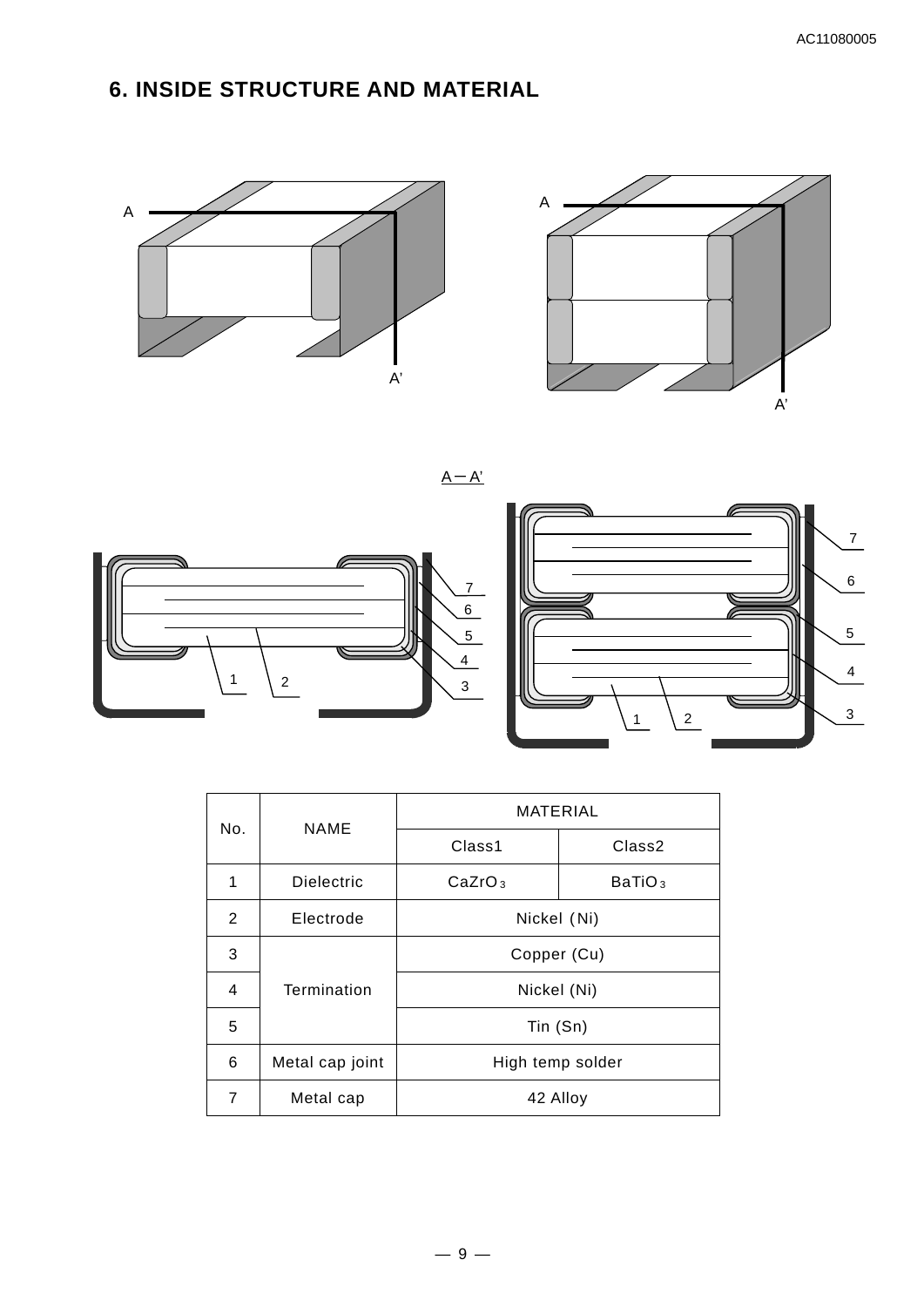### **7. PACKAGING**

Packaging shall be done to protect the components from the damage during transportation and storing, and a label which has the following information shall be attached.

Tape packaging is as per 11. TAPE PACKAGING SPECIFICATION.

- 1) Inspection No.
- 2) TDK P/N
- 3) Customer's P/N
- 4) Quantity

\*Composition of Inspection No.

Example A 1 A – 2 3 – 0 0 1 (a) (b) (c) (d) (e)

a) Line code

b) Last digit of the year

c) Month and A for January and B for February and so on. (Skip I)

d) Inspection Date of the month.

e) Serial No. of the day

\*Composition of new Inspection No. (Implemented on and after May 1, 2019 in sequence)



(a) Prefix

- (b) Line code
- (c) Last digit of the year
- (d) Month and A for January and B for February and so on. (Skip I)
- (e) Inspection Date of the month.
- (f) Serial No. of the day(00  $\sim$  ZZ)
- (g) Suffix(00  $\sim$  ZZ)
- \* It was shifted to the new inspection No. on and after May 2019, but the implementation timing may be different depending on shipment bases.

Until the shift is completed, either current or new composition of inspection No. will be applied.

### **8. RECOMMENDATION**

It is recommended to provide a slit (about 1mm wide) in the board under the components to improve washing Flux.

And please make sure to dry detergent up completely before.

# **9. SOLDERING CONDITION**

Reflow soldering only.

Metal cap is jointed by high temp solder, however the solder temperature must be less than 250°C to avoid melting the solder.

Please refer to No.5 Soldering in 10. CAUTION for recommended soldering condition.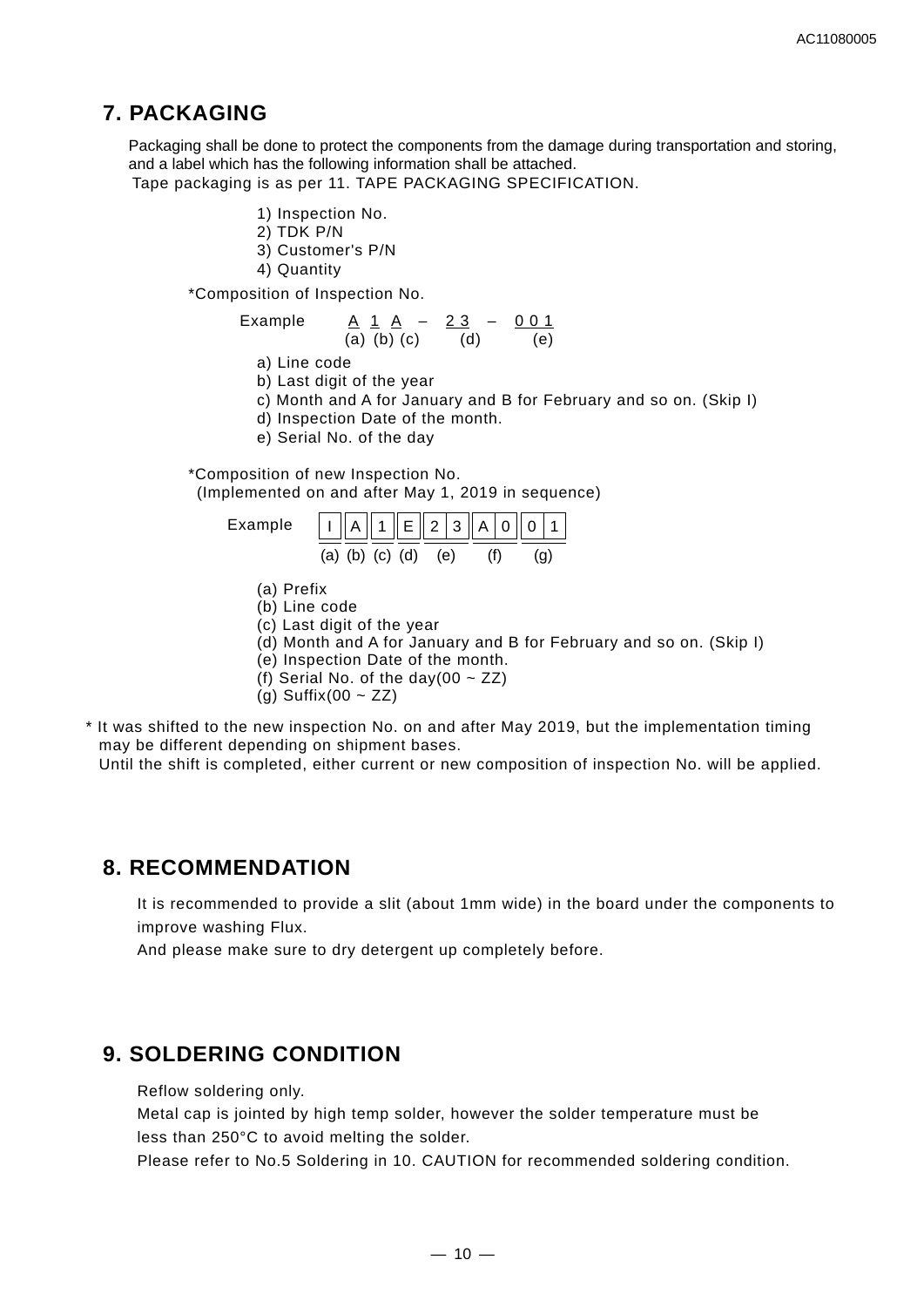# **10. CAUTION**

| No.            | Process                                                     | Condition                                                                                                                                                                                                                                                                                                                                                                                                                                                                                                                                                                                                                                                                                                                                                                                                                                                                                                                                                                                                                                                                                                                       |
|----------------|-------------------------------------------------------------|---------------------------------------------------------------------------------------------------------------------------------------------------------------------------------------------------------------------------------------------------------------------------------------------------------------------------------------------------------------------------------------------------------------------------------------------------------------------------------------------------------------------------------------------------------------------------------------------------------------------------------------------------------------------------------------------------------------------------------------------------------------------------------------------------------------------------------------------------------------------------------------------------------------------------------------------------------------------------------------------------------------------------------------------------------------------------------------------------------------------------------|
| $\mathbf 1$    | Operating<br>Condition<br>(Storage, Use,<br>Transportation) | 1-1. Storage, Use<br>The capacitors must be stored in an ambient temperature of 5 to 40°C with a<br>relative humidity of 20 to 70%RH. JIS C 60721-3-1 Class 1K2 should be followed<br>for the other climatic conditions.                                                                                                                                                                                                                                                                                                                                                                                                                                                                                                                                                                                                                                                                                                                                                                                                                                                                                                        |
|                |                                                             | 1) High temperature and humidity environment may affect a capacitor's solder ability<br>because it accelerates terminal oxidization. They also deteriorate performance of<br>taping and packaging. Therefore, SMD capacitors shall be used within 6 months.<br>For capacitors with terminal electrodes consisting of silver or silver-palladium<br>which tend to become oxidized or sulfurized, use as soon as possible, such as<br>within one month after opening the bag.                                                                                                                                                                                                                                                                                                                                                                                                                                                                                                                                                                                                                                                     |
|                |                                                             | 2) When capacitors are stored for a longer time period than 6 months, confirm the<br>solderability of the capacitors prior to use.<br>During storage, keep the minimum packaging unit in its original packaging without<br>opening it.<br>Do not deviate from the above temperature and humidity conditions even for a<br>short term.                                                                                                                                                                                                                                                                                                                                                                                                                                                                                                                                                                                                                                                                                                                                                                                           |
|                |                                                             | 3) Corrosive gasses in the air or atmosphere may result in deterioration of the<br>reliability, such as poor solderability of the terminal electrodes. Do not store<br>capacitors where they will be exposed to corrosive gas (e.g., hydrogen sulfide,<br>sulfur dioxide, chlorine ammonia etc.)                                                                                                                                                                                                                                                                                                                                                                                                                                                                                                                                                                                                                                                                                                                                                                                                                                |
|                |                                                             | 4) Solderability and electrical performance may deteriorate due to photochemical<br>change in the terminal electrode if stored in direct sunlight, or due to condensation<br>from rapid changes in humidity.<br>The capacitors especially which use resin material must be operated and stored in<br>an environment free of dew condensation, as moisture absorption due to<br>condensation may affect the performance.                                                                                                                                                                                                                                                                                                                                                                                                                                                                                                                                                                                                                                                                                                         |
|                |                                                             | 5) Refer to JIS C 60721-3-1, class 1K2 for other climate conditions.                                                                                                                                                                                                                                                                                                                                                                                                                                                                                                                                                                                                                                                                                                                                                                                                                                                                                                                                                                                                                                                            |
|                |                                                             | 1-2. Handling in transportation<br>In case of the transportation of the capacitors, the performance of the capacitors<br>may be deteriorated depending on the transportation condition.<br>(Refer to JEITA RCR-2335C 9.2 Handling in transportation)                                                                                                                                                                                                                                                                                                                                                                                                                                                                                                                                                                                                                                                                                                                                                                                                                                                                            |
| $\overline{2}$ | Circuit design                                              | 2-1. Operating temperature                                                                                                                                                                                                                                                                                                                                                                                                                                                                                                                                                                                                                                                                                                                                                                                                                                                                                                                                                                                                                                                                                                      |
|                | ∧ Caution                                                   | 1) Upper category temperature (maximum operating temperature) is specified.<br>It is necessary to select a capacitor whose rated temperature us higher than the<br>operating temperature. Also, it is necessary to consider the temperature<br>distribution in the equipment and seasonal temperature variation.                                                                                                                                                                                                                                                                                                                                                                                                                                                                                                                                                                                                                                                                                                                                                                                                                |
|                |                                                             | 2) Surface temperature including self heating should be below maximum operating<br>temperature.<br>Due to dielectric loss, capacitors will heat itself when AC is applied due to ESR.<br>Especially at high frequencies, please be careful that the heat might be so extreme.<br>Also, even if the surface temperature of the capacitor includes self-heating and is<br>the maximum operating temperature or lower, excessive heating of the capacitor<br>due to self-heating may cause deterioration of the characteristics and reliability of<br>the capacitor.<br>The self-heating temperature rise of the capacitor changes depending on the<br>difference in heat radiation due to the mounting method to the device, the ambient<br>temperature, the cooling method of the device and circuit board material and the<br>design, etc.<br>The load should be contained so that the self-heating temperature rise of the<br>capacitor body in a natural convection environment at an ambient temperature of<br>25°C remain below 20°C.<br>When using in a high-frequency circuit or a circuit in which a capacitor generates |
|                |                                                             | heat, such as when a high-frequency ripple current flows, pay attention to the<br>above precautions. (Note that accurate measurement may not be possible with self-<br>heating measurement when the equipment applies cooling other than natural<br>convection such as a cooling fan.)                                                                                                                                                                                                                                                                                                                                                                                                                                                                                                                                                                                                                                                                                                                                                                                                                                          |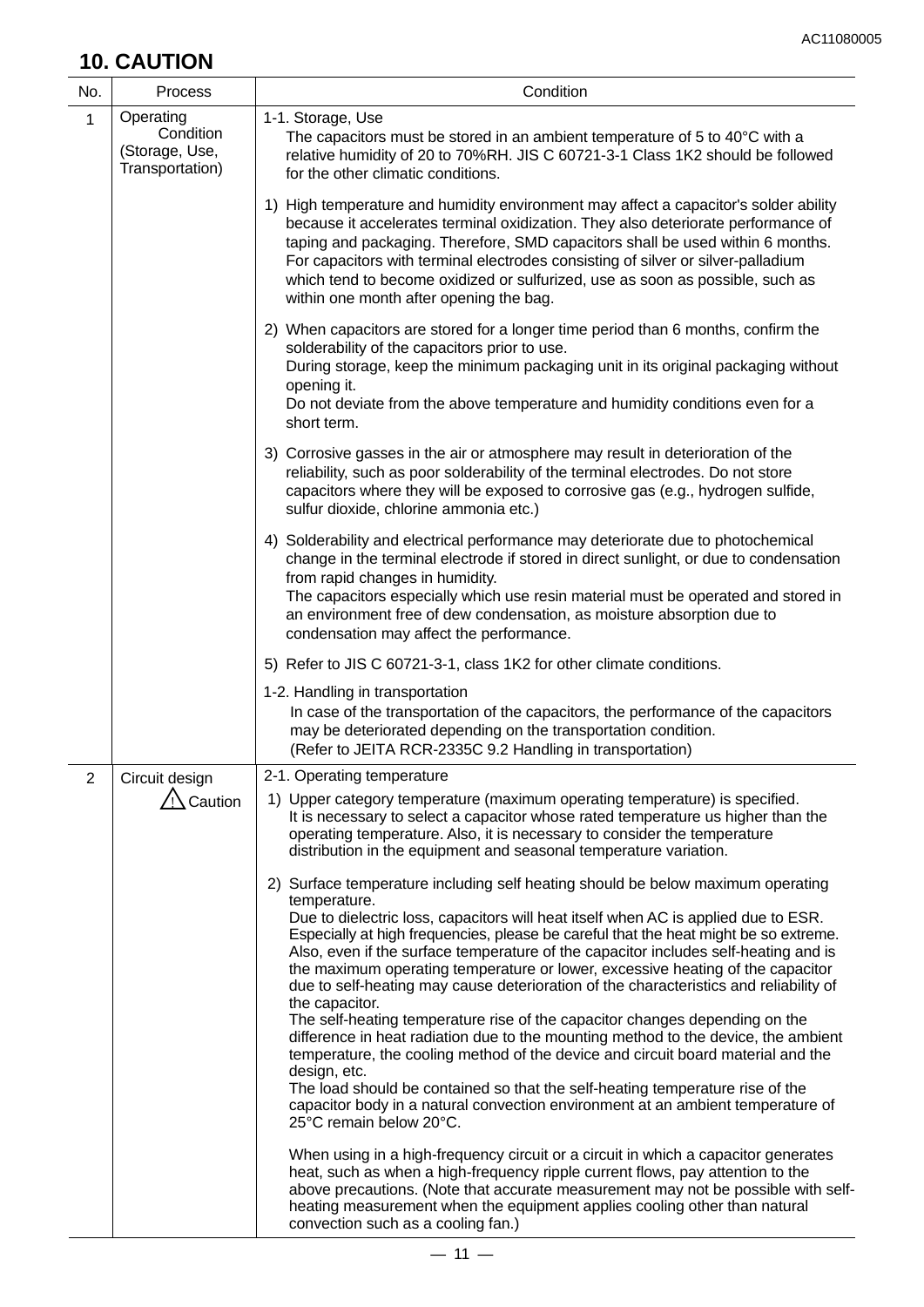| No.            | Process                   | Condition                                                                                                                                                                                                                                                                     |  |  |  |  |  |  |
|----------------|---------------------------|-------------------------------------------------------------------------------------------------------------------------------------------------------------------------------------------------------------------------------------------------------------------------------|--|--|--|--|--|--|
| $\overline{2}$ | Circuit design<br>Caution | 3) The electrical characteristics of the capacitors will vary depending on the<br>temperature. The capacitors should be selected and designed in taking the<br>temperature into consideration.                                                                                |  |  |  |  |  |  |
|                |                           | 2-2. When overvoltage is applied                                                                                                                                                                                                                                              |  |  |  |  |  |  |
|                |                           | Applying overvoltage to a capacitor may cause dielectric breakdown and result in<br>a short circuit. The duration until dielectric breakdown depends on the applied<br>voltage and the ambient temperature.                                                                   |  |  |  |  |  |  |
|                |                           | 2-3. Operating voltage<br>1) Operating voltage across the terminals should be below the rated voltage.<br>When AC and DC are super imposed, $V_{0-P}$ must be below the rated voltage.<br>$-$ (1) and (2)                                                                     |  |  |  |  |  |  |
|                |                           | AC or pulse with overshooting, V <sub>P-P</sub> must be below the rated voltage.<br>$-$ (3), (4) and (5)                                                                                                                                                                      |  |  |  |  |  |  |
|                |                           | When the voltage is started to apply to the circuit or it is stopped applying, the<br>irregular voltage may be generated for a transit period because of resonance or<br>switching. Be sure to use the capacitors within rated voltage containing these<br>Irregular voltage. |  |  |  |  |  |  |
|                |                           | (2) DC+AC voltage<br>(1) DC voltage<br>(3) AC voltage<br>Voltage                                                                                                                                                                                                              |  |  |  |  |  |  |
|                |                           | Positional<br>$V_{0-P}$<br>$V_0-P$<br>$\mathsf{V}_{\mathsf{P-P}}$<br>Measurement<br>(Rated voltage)<br>0<br>0                                                                                                                                                                 |  |  |  |  |  |  |
|                |                           | (4) Pulse voltage (A)<br>Voltage<br>(5) Pulse voltage (B)                                                                                                                                                                                                                     |  |  |  |  |  |  |
|                |                           | Positional<br>$V_{P-P}$<br>$V_{P-P}$<br>Measurement<br>0<br>(Rated voltage)<br>ΙO                                                                                                                                                                                             |  |  |  |  |  |  |
|                |                           | 2) Even below the rated voltage, if repetitive high frequency AC or pulse is applied, the<br>reliability of the capacitors may be reduced.                                                                                                                                    |  |  |  |  |  |  |
|                |                           | 3) The effective capacitance will vary depending on applied DC and AC voltages.<br>The capacitors should be selected and designed in taking the voltages into<br>consideration.                                                                                               |  |  |  |  |  |  |
|                |                           | 4) Abnormal voltage (surge voltage, static electricity, pulse voltage, etc.) shall not<br>exceed the rated voltage.                                                                                                                                                           |  |  |  |  |  |  |
|                |                           | 5) When capacitors are used in a series connection, it is necessary to add a balancing<br>circuit such as voltage dividing resistors in order to avoid an imbalance in the voltage<br>applied to each capacitor.                                                              |  |  |  |  |  |  |
|                |                           | 2-4. Frequency<br>When the capacitors (Class 2) are used in AC and/or pulse voltages, the<br>capacitors may vibrate themselves and generate audible sound.                                                                                                                    |  |  |  |  |  |  |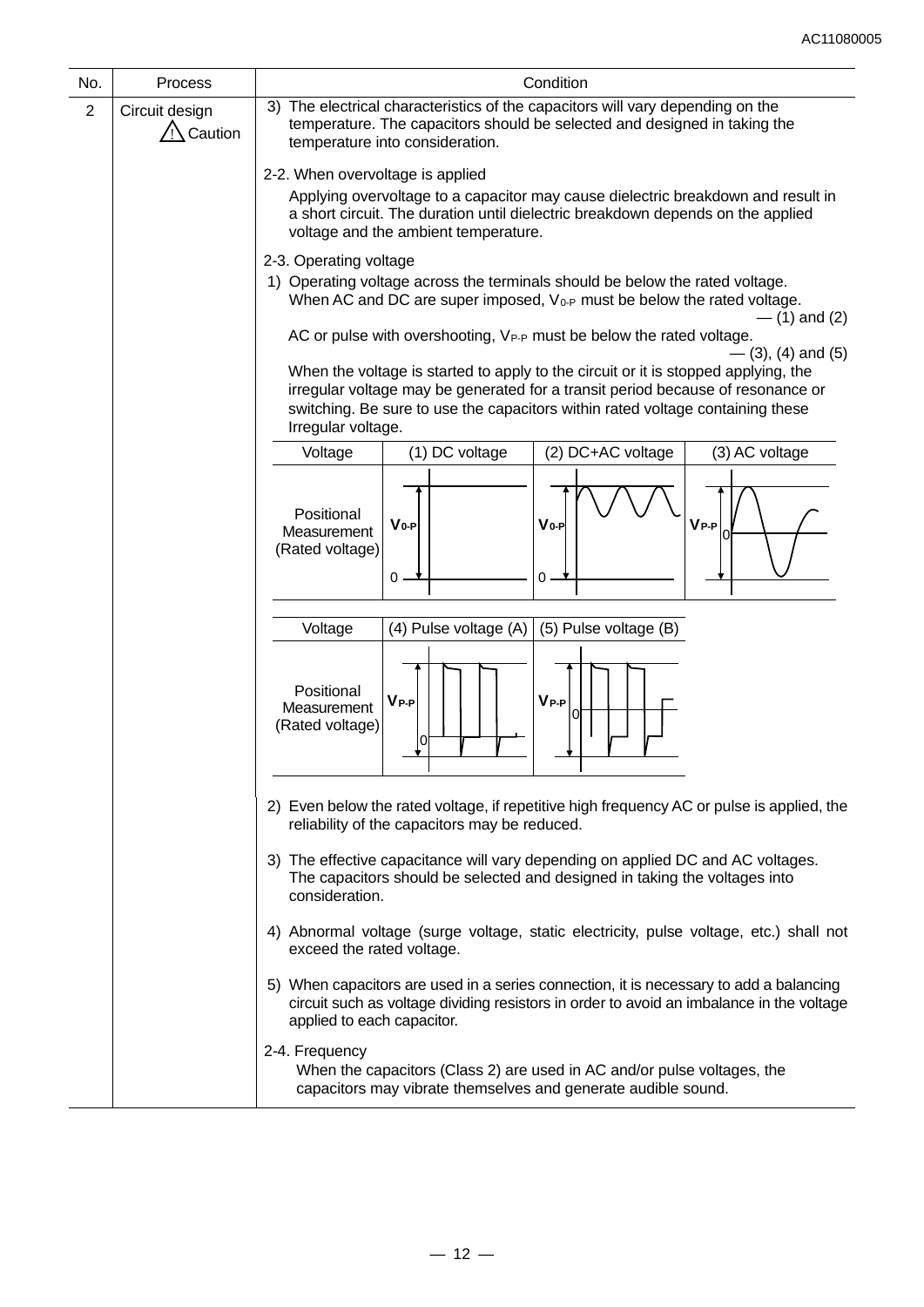| No. | Process                |                                                                                                                                                                                                                                                                                                                                                                                                                                                                                                                                                                                                                     |             |                |             |                | Condition   |  |  |  |  |  |  |
|-----|------------------------|---------------------------------------------------------------------------------------------------------------------------------------------------------------------------------------------------------------------------------------------------------------------------------------------------------------------------------------------------------------------------------------------------------------------------------------------------------------------------------------------------------------------------------------------------------------------------------------------------------------------|-------------|----------------|-------------|----------------|-------------|--|--|--|--|--|--|
| 3   | Designing<br>P.C.board | The amount of solder at the terminations has a direct effect on the reliability of the<br>capacitors.<br>1) The greater the amount of solder, the higher the stress on the chip capacitors,<br>and the more likely that it will break. When designing a P.C.board, determine the<br>shape and size of the solder lands to have proper amount of solder on the<br>terminations.<br>2) Avoid using common solder land for multiple terminations and provide individual<br>solder land for each terminations.<br>3) Size and recommended land dimensions.<br>Chip capacitors<br>Solder land<br>Solder resist<br>В<br>Α |             |                |             |                |             |  |  |  |  |  |  |
|     |                        |                                                                                                                                                                                                                                                                                                                                                                                                                                                                                                                                                                                                                     |             |                |             |                | (mm)        |  |  |  |  |  |  |
|     |                        | Case size<br>Symbol                                                                                                                                                                                                                                                                                                                                                                                                                                                                                                                                                                                                 | CKG32K      | CKG45K         | CKG57K      | CKG45N         | CKG57N      |  |  |  |  |  |  |
|     |                        | A                                                                                                                                                                                                                                                                                                                                                                                                                                                                                                                                                                                                                   | $2.0 - 2.2$ | $3.3 - 3.7$    | $3.9 - 4.3$ | $3.3 - 3.7$    | $3.9 - 4.3$ |  |  |  |  |  |  |
|     |                        | B                                                                                                                                                                                                                                                                                                                                                                                                                                                                                                                                                                                                                   | $1.1 - 1.3$ | $1.2 \sim 1.5$ | $1.5 - 2.0$ | $1.2 \sim 1.5$ | $1.5 - 2.0$ |  |  |  |  |  |  |
|     |                        | C                                                                                                                                                                                                                                                                                                                                                                                                                                                                                                                                                                                                                   | $2.3 - 2.5$ | $2.7 - 3.2$    | $4.5 - 5.0$ | $2.7 - 3.2$    | $4.5 - 5.0$ |  |  |  |  |  |  |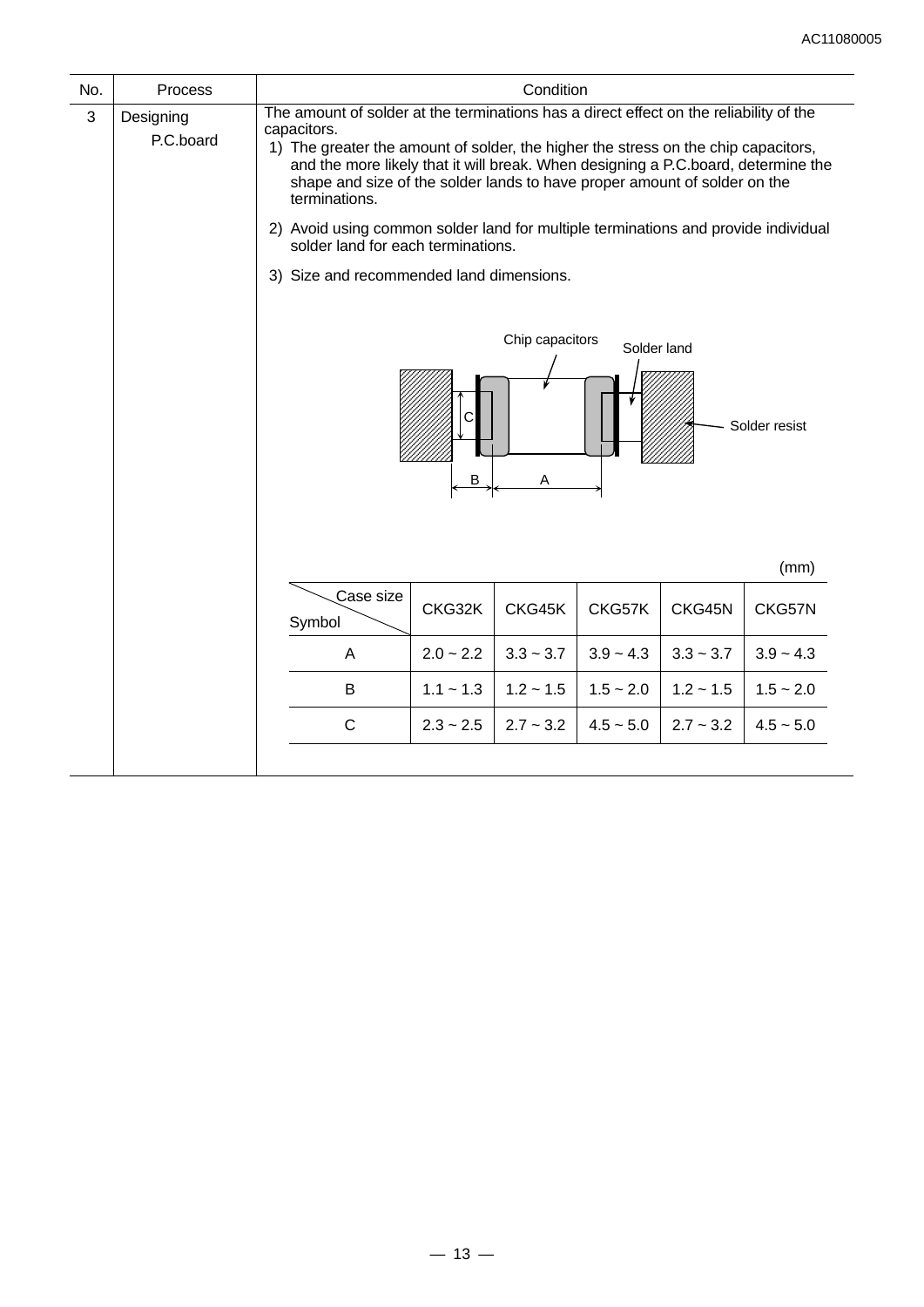| No.        | Process                |                                    | Condition                                                                          |                                                                          |  |  |  |  |
|------------|------------------------|------------------------------------|------------------------------------------------------------------------------------|--------------------------------------------------------------------------|--|--|--|--|
| $\sqrt{3}$ | Designing<br>P.C.board |                                    | 4) Recommended chip capacitors layout is as following.                             |                                                                          |  |  |  |  |
|            |                        |                                    | Disadvantage against<br>bending stress                                             | Advantage against<br>bending stress                                      |  |  |  |  |
|            |                        |                                    | Perforation or slit                                                                | Perforation or slit                                                      |  |  |  |  |
|            |                        | Mounting<br>face                   | H<br>M                                                                             | $\Box$                                                                   |  |  |  |  |
|            |                        |                                    | Break P.C.board with<br>mounted side up.                                           | Break P.C.board with<br>mounted side down.                               |  |  |  |  |
|            |                        |                                    | Mount perpendicularly to<br>perforation or slit                                    | Mount in parallel with<br>perforation or slit                            |  |  |  |  |
|            |                        | Chip<br>arrangement<br>(Direction) | Perforation or slit<br>$\Box$                                                      | Perforation or slit<br>E                                                 |  |  |  |  |
|            |                        | Distance from<br>slit              | Closer to slit is higher stress<br>$\mathbf{\ell}$ 1<br>H I<br>$(\ell_1 < \ell_2)$ | Away from slit is less stress<br>$\ell_2$<br>l El<br>$(\ell_1 < \ell_2)$ |  |  |  |  |
|            |                        |                                    |                                                                                    |                                                                          |  |  |  |  |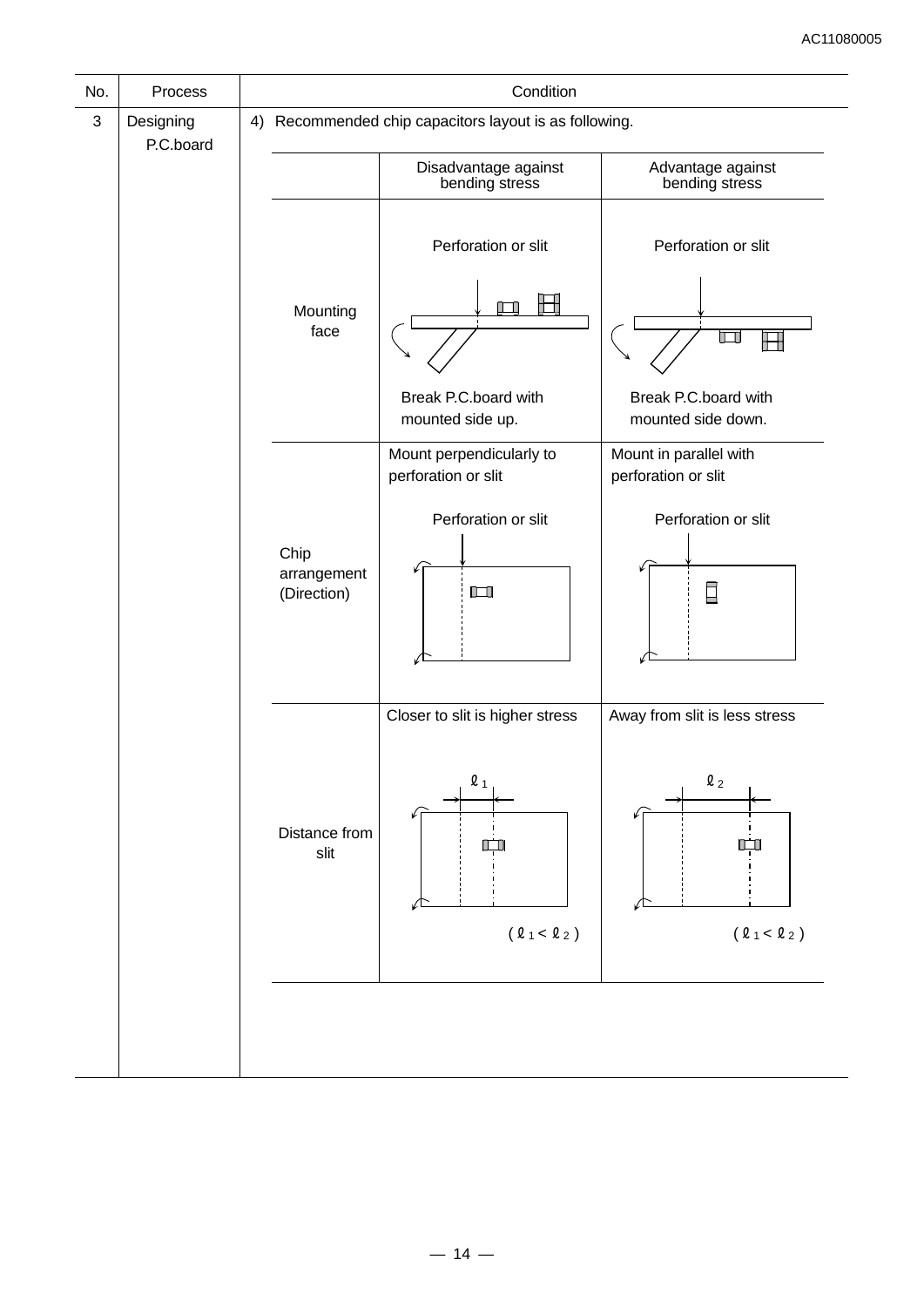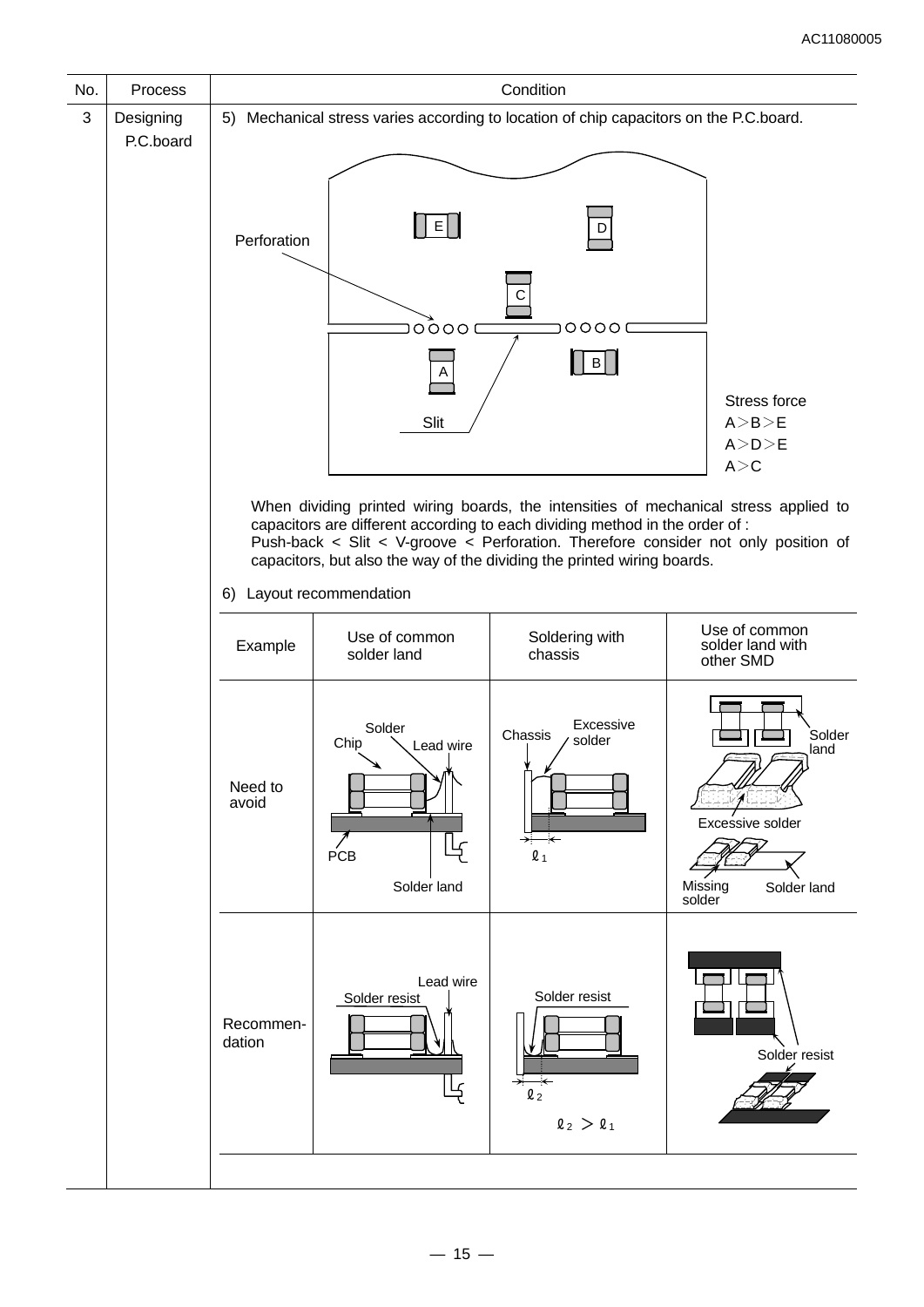| No. | Process                                                                        | Condition                                                                                                                                                                                      |                                                                      |                                                                                     |  |  |  |  |
|-----|--------------------------------------------------------------------------------|------------------------------------------------------------------------------------------------------------------------------------------------------------------------------------------------|----------------------------------------------------------------------|-------------------------------------------------------------------------------------|--|--|--|--|
| 4   | Mounting                                                                       | 4-1. Stress from mounting head<br>If the mounting head is adjusted too low, it may induce excessive stress in the chip<br>capacitors to result in cracking. Please take following precautions. |                                                                      |                                                                                     |  |  |  |  |
|     |                                                                                | 1) Adjust the bottom dead center of the mounting head to reach on the P.C.board<br>surface and not press it.                                                                                   |                                                                      |                                                                                     |  |  |  |  |
|     |                                                                                |                                                                                                                                                                                                | 2) Adjust the mounting head pressure to be 1 to 3N of static weight. |                                                                                     |  |  |  |  |
|     |                                                                                | 3) To minimize the impact energy from mounting head, it is important to provide<br>support from the bottom side of the P.C.board.<br>See following examples.                                   |                                                                      |                                                                                     |  |  |  |  |
|     |                                                                                |                                                                                                                                                                                                | Not recommended                                                      | Recommended                                                                         |  |  |  |  |
|     |                                                                                | Single sided<br>mounting                                                                                                                                                                       | Crack                                                                | A support pin<br>is not to be<br>Support pin<br>underneath<br>the capacitor.        |  |  |  |  |
|     |                                                                                | Double-sides<br>mounting                                                                                                                                                                       | Solder<br>Crack<br>peeling                                           | Support pin                                                                         |  |  |  |  |
|     |                                                                                |                                                                                                                                                                                                |                                                                      | When the centering jaw is worn out, it may give mechanical impact on the capacitors |  |  |  |  |
|     | to cause crack. Please control the close up dimension of the centering jaw and |                                                                                                                                                                                                |                                                                      |                                                                                     |  |  |  |  |
|     |                                                                                |                                                                                                                                                                                                | provide sufficient preventive maintenance and replacement of it.     |                                                                                     |  |  |  |  |
|     |                                                                                |                                                                                                                                                                                                |                                                                      |                                                                                     |  |  |  |  |
|     |                                                                                |                                                                                                                                                                                                |                                                                      |                                                                                     |  |  |  |  |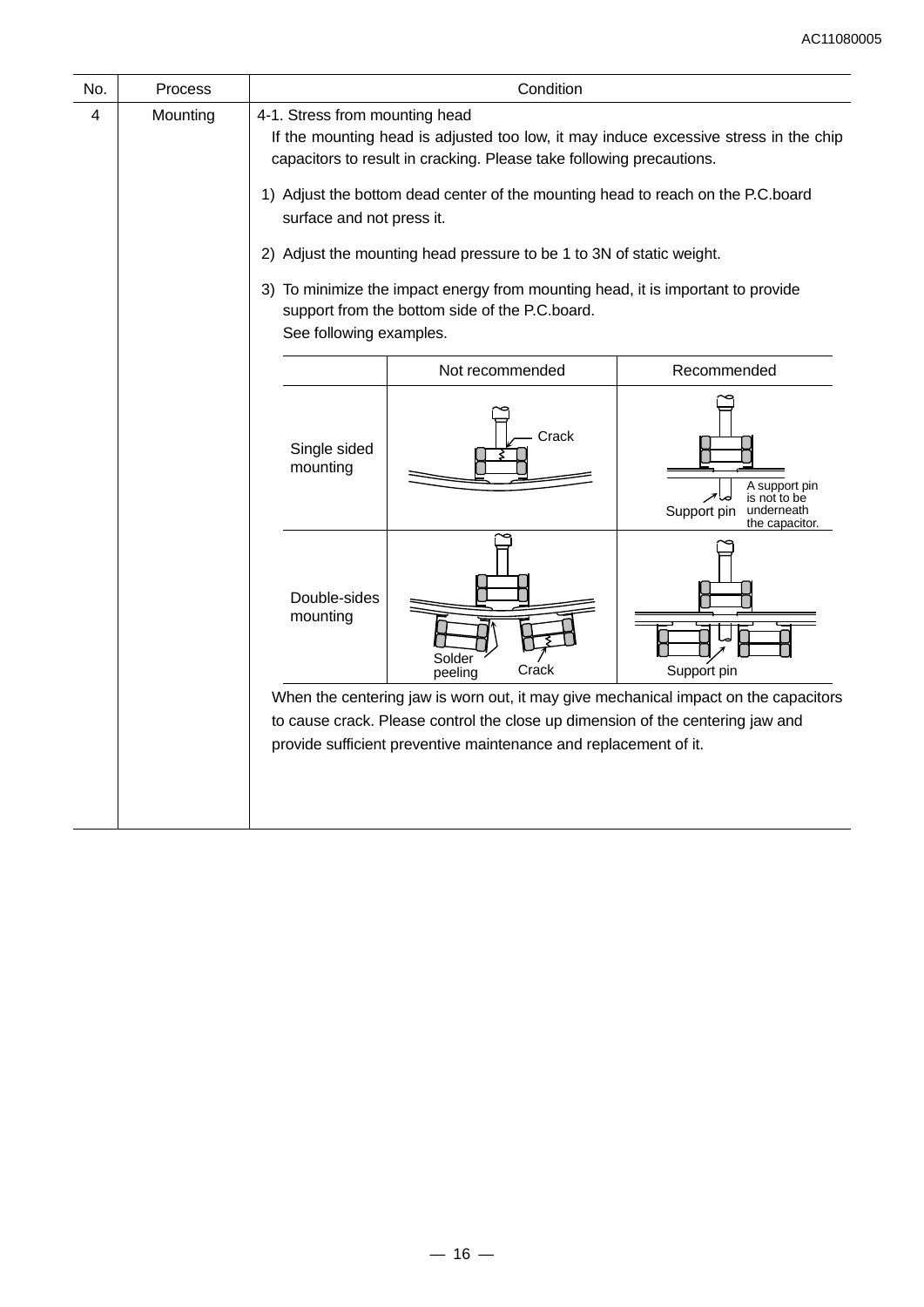| No. | Process   | Condition                                                                                                                 |                                                                                       |                                                                                                                                                                            |  |  |  |  |
|-----|-----------|---------------------------------------------------------------------------------------------------------------------------|---------------------------------------------------------------------------------------|----------------------------------------------------------------------------------------------------------------------------------------------------------------------------|--|--|--|--|
| 5   | Soldering | 5-1. Flux selection<br>the appropriate flux.                                                                              |                                                                                       | Flux can seriously affect the performance of capacitors. Confirm the following to select                                                                                   |  |  |  |  |
|     |           | 1) It is recommended to use a mildly activated rosin flux (less than 0.1wt% chlorine).<br>Strong flux is not recommended. |                                                                                       |                                                                                                                                                                            |  |  |  |  |
|     |           | 2) Excessive flux must be avoided. Please provide proper amount of flux.                                                  |                                                                                       |                                                                                                                                                                            |  |  |  |  |
|     |           | 3) When water-soluble flux is used, enough washing is necessary.                                                          |                                                                                       |                                                                                                                                                                            |  |  |  |  |
|     |           | 5-2. Reflow soldering condition                                                                                           |                                                                                       | 1) Soldering condition (Pre heating temperature, soldering temperature and these<br>times) is limited to reflow soldering method which is stipulated on the specification. |  |  |  |  |
|     |           | 2) Chips should be mounted, shortly after a solder is on a P.C.Board.                                                     |                                                                                       |                                                                                                                                                                            |  |  |  |  |
|     |           | 3) Temperature of metal cap surface must not exceed 250°C.                                                                |                                                                                       |                                                                                                                                                                            |  |  |  |  |
|     |           | must be less than 250°C to avoid melting the solder.)                                                                     |                                                                                       | (Metal frames are jointed by high temp solder, however the solder temperature                                                                                              |  |  |  |  |
|     |           | 5-3. Recommended Reflow soldering profile                                                                                 |                                                                                       |                                                                                                                                                                            |  |  |  |  |
|     |           |                                                                                                                           | Reflow soldering                                                                      |                                                                                                                                                                            |  |  |  |  |
|     |           |                                                                                                                           | Soldering<br>Preheating                                                               | Natural cooling                                                                                                                                                            |  |  |  |  |
|     |           | $\Delta T$<br>Over 60 sec.<br>Peak Temp time                                                                              |                                                                                       |                                                                                                                                                                            |  |  |  |  |
|     |           | Pb free solder is recommended, but if Sn-37Pb must be used, refer to below.                                               |                                                                                       | 5-4. Recommended soldering peak temp and peak temp duration for Reflow soldering                                                                                           |  |  |  |  |
|     |           | Temp./Duration                                                                                                            | Reflow soldering                                                                      |                                                                                                                                                                            |  |  |  |  |
|     |           | Solder                                                                                                                    | Peak temp( $°C$ )                                                                     | Duration(sec.)                                                                                                                                                             |  |  |  |  |
|     |           | <b>Lead Free Solder</b>                                                                                                   | 250max.                                                                               | 10 max.                                                                                                                                                                    |  |  |  |  |
|     |           | Sn-Pb Solder                                                                                                              | 230 max.                                                                              | 20 max.                                                                                                                                                                    |  |  |  |  |
|     |           | Recommended solder compositions<br>Lead Free Solder: Sn-3.0Ag-0.5Cu                                                       |                                                                                       |                                                                                                                                                                            |  |  |  |  |
|     |           | 5-5. Avoiding thermal shock<br>Preheating condition<br>1)                                                                 |                                                                                       |                                                                                                                                                                            |  |  |  |  |
|     |           | Soldering                                                                                                                 | Temp. (°C)                                                                            |                                                                                                                                                                            |  |  |  |  |
|     |           | Reflow soldering                                                                                                          | $\Delta T \leq 130$                                                                   |                                                                                                                                                                            |  |  |  |  |
|     |           | Cooling condition<br>2)                                                                                                   | cleaning, the temperature difference $(\Delta T)$ must be less than 100 $^{\circ}$ C. | Natural cooling using air is recommended. If the chips are dipped into a solvent for                                                                                       |  |  |  |  |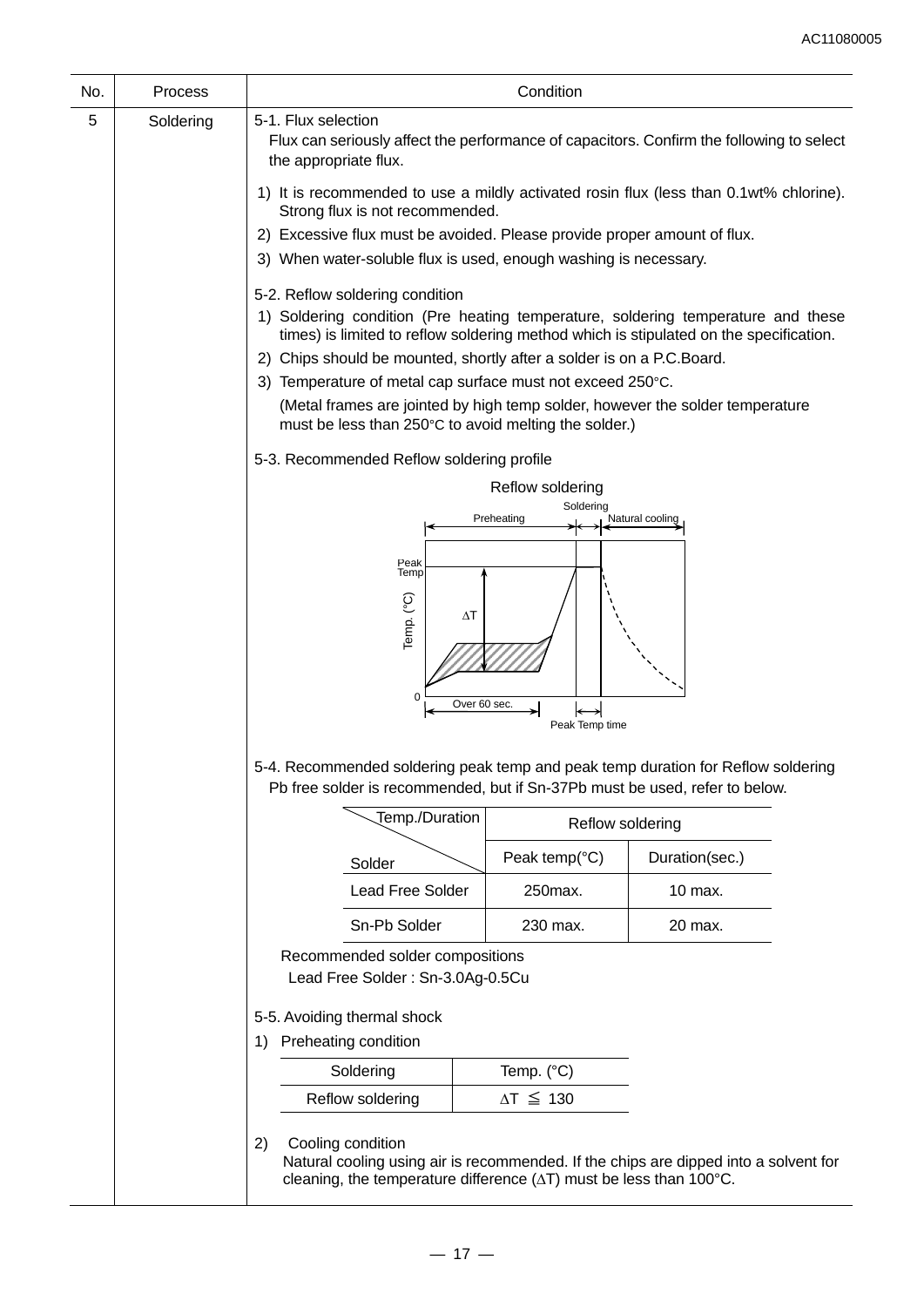| No. | <b>Process</b> | Condition                                                                                                                                                                                                                                                                                                                                                                                                                      |  |  |  |  |
|-----|----------------|--------------------------------------------------------------------------------------------------------------------------------------------------------------------------------------------------------------------------------------------------------------------------------------------------------------------------------------------------------------------------------------------------------------------------------|--|--|--|--|
| 5   | Soldering      | 5-6. Amount of solder<br>Excessive solder will induce higher tensile force in chip capacitors when<br>temperature changes and it may result in chip cracking. In sufficient solder may<br>detach the capacitors from the P.C.board.                                                                                                                                                                                            |  |  |  |  |
|     |                | Higher tensile force in<br>Excessive<br>chip capacitors to cause<br>solder<br>crack                                                                                                                                                                                                                                                                                                                                            |  |  |  |  |
|     |                | Adequate                                                                                                                                                                                                                                                                                                                                                                                                                       |  |  |  |  |
|     |                | Low robustness may<br>Insufficient<br>cause contact failure or<br>chip capacitors come off<br>solder<br>the P.C.board.                                                                                                                                                                                                                                                                                                         |  |  |  |  |
|     |                | 5-7. Sn-Zn solder<br>Sn-Zn solder affects product reliability.<br>Please contact TDK in advance when utilize Sn-Zn solder.<br>5-8. Countermeasure for tombstone<br>The misalignment between the mounted positions of the capacitors and the land<br>patterns should be minimized.  The tombstone phenomenon may occur especially<br>the capacitors are mounted (in longitudinal direction) in the same direction of the reflow |  |  |  |  |
|     |                | soldering.<br>(Refer to JEITA RCR-2335C Annex A (Informative) Recommendations to prevent the<br>tombstone phenomenon)                                                                                                                                                                                                                                                                                                          |  |  |  |  |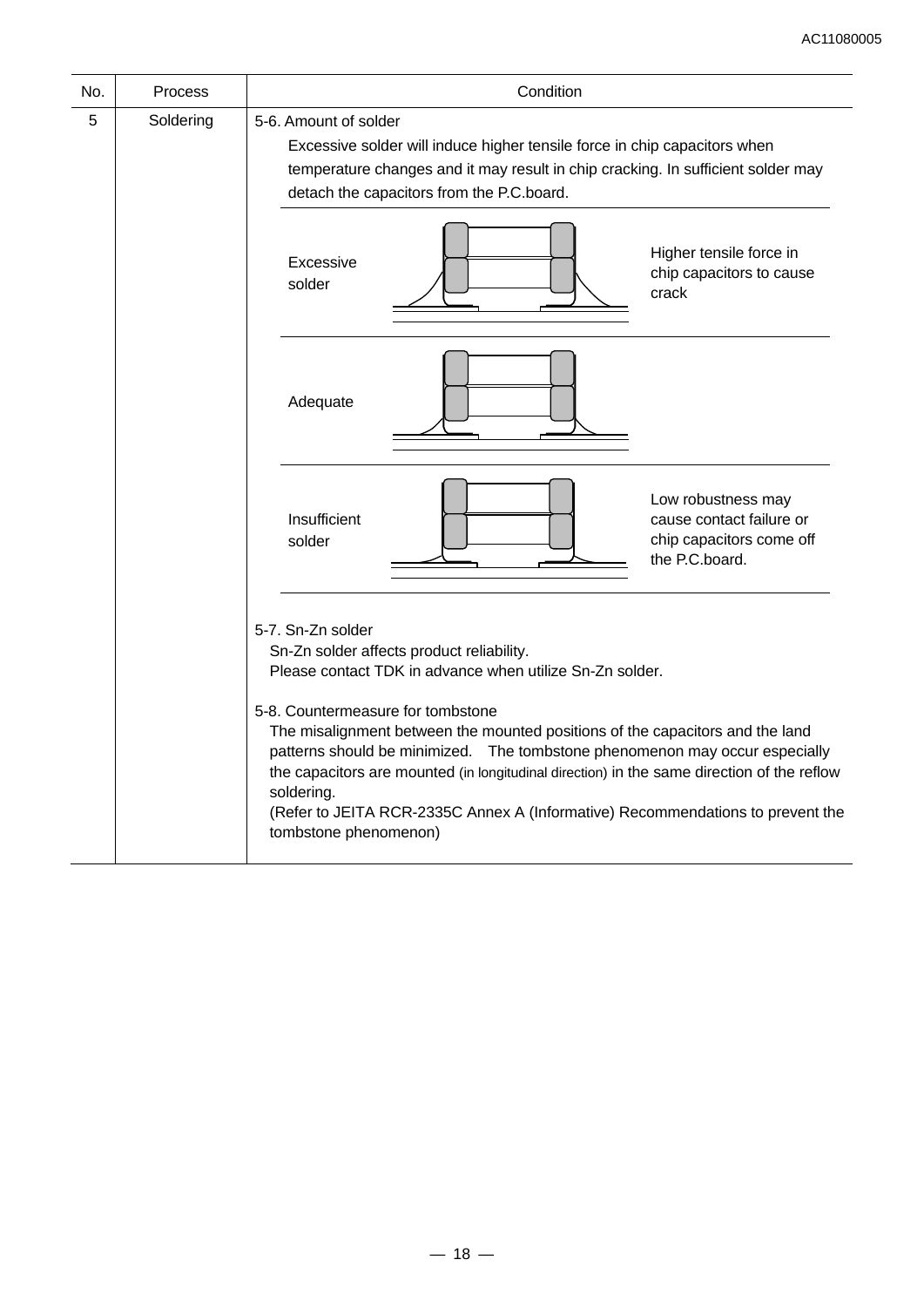| No. | Process          |                                                                                       | Condition                                                                                                                                                                                                                                                                  |                                                                            |            |  |  |  |  |
|-----|------------------|---------------------------------------------------------------------------------------|----------------------------------------------------------------------------------------------------------------------------------------------------------------------------------------------------------------------------------------------------------------------------|----------------------------------------------------------------------------|------------|--|--|--|--|
| 6   | Solder repairing | Solder repairing is unavoidable, refer to below.<br>6-1. Solder repair by solder iron |                                                                                                                                                                                                                                                                            |                                                                            |            |  |  |  |  |
|     |                  | Selection of the soldering iron tip<br>1)                                             |                                                                                                                                                                                                                                                                            |                                                                            |            |  |  |  |  |
|     |                  |                                                                                       | Tip temperature of solder iron varies by its type, P.C.board material and solder                                                                                                                                                                                           |                                                                            |            |  |  |  |  |
|     |                  | land size. The higher the tip temperature, the quicker the operation. However,        |                                                                                                                                                                                                                                                                            |                                                                            |            |  |  |  |  |
|     |                  |                                                                                       | heat shock may cause a crack in the chip capacitors.                                                                                                                                                                                                                       |                                                                            |            |  |  |  |  |
|     |                  |                                                                                       |                                                                                                                                                                                                                                                                            | Please make sure the tip temp. before soldering and keep the peak temp and |            |  |  |  |  |
|     |                  |                                                                                       | time in accordance with following recommended condition.                                                                                                                                                                                                                   |                                                                            |            |  |  |  |  |
|     |                  |                                                                                       | Manual soldering<br>(Solder iron)                                                                                                                                                                                                                                          |                                                                            |            |  |  |  |  |
|     |                  | Temp. (°C)                                                                            | Peak<br>Temp<br>$\Delta\mathsf{T}$<br>Preheating<br>0<br>3sec. (As short as possible)<br>Recommended solder iron condition (Sn-Pb Solder and Lead Free Solder)                                                                                                             |                                                                            |            |  |  |  |  |
|     |                  | Temp. (°C)                                                                            | Duration (sec.)                                                                                                                                                                                                                                                            | Wattage (W)                                                                | Shape (mm) |  |  |  |  |
|     |                  | 280 max.                                                                              | 3 max.                                                                                                                                                                                                                                                                     | 20 max.                                                                    | Ø 3.0 max. |  |  |  |  |
|     |                  | 2)                                                                                    | * Please preheat the chip capacitors with the condition in 6-3 to avoid the thermal shock.<br>Direct contact of the soldering iron with ceramic dielectric of chip capacitors may<br>cause crack. Do not touch the ceramic dielectric and the terminations by solder iron. |                                                                            |            |  |  |  |  |
|     |                  | It is not recommended to reuse dismounted capacitors.<br>3)                           |                                                                                                                                                                                                                                                                            |                                                                            |            |  |  |  |  |
|     |                  | 6-2. Avoiding thermal shock<br>Preheating condition                                   |                                                                                                                                                                                                                                                                            |                                                                            |            |  |  |  |  |
|     |                  | Soldering                                                                             | Temp. (°C)                                                                                                                                                                                                                                                                 |                                                                            |            |  |  |  |  |
|     |                  | Manual soldering                                                                      | $\Delta T \leq 130$                                                                                                                                                                                                                                                        |                                                                            |            |  |  |  |  |
|     |                  |                                                                                       |                                                                                                                                                                                                                                                                            |                                                                            |            |  |  |  |  |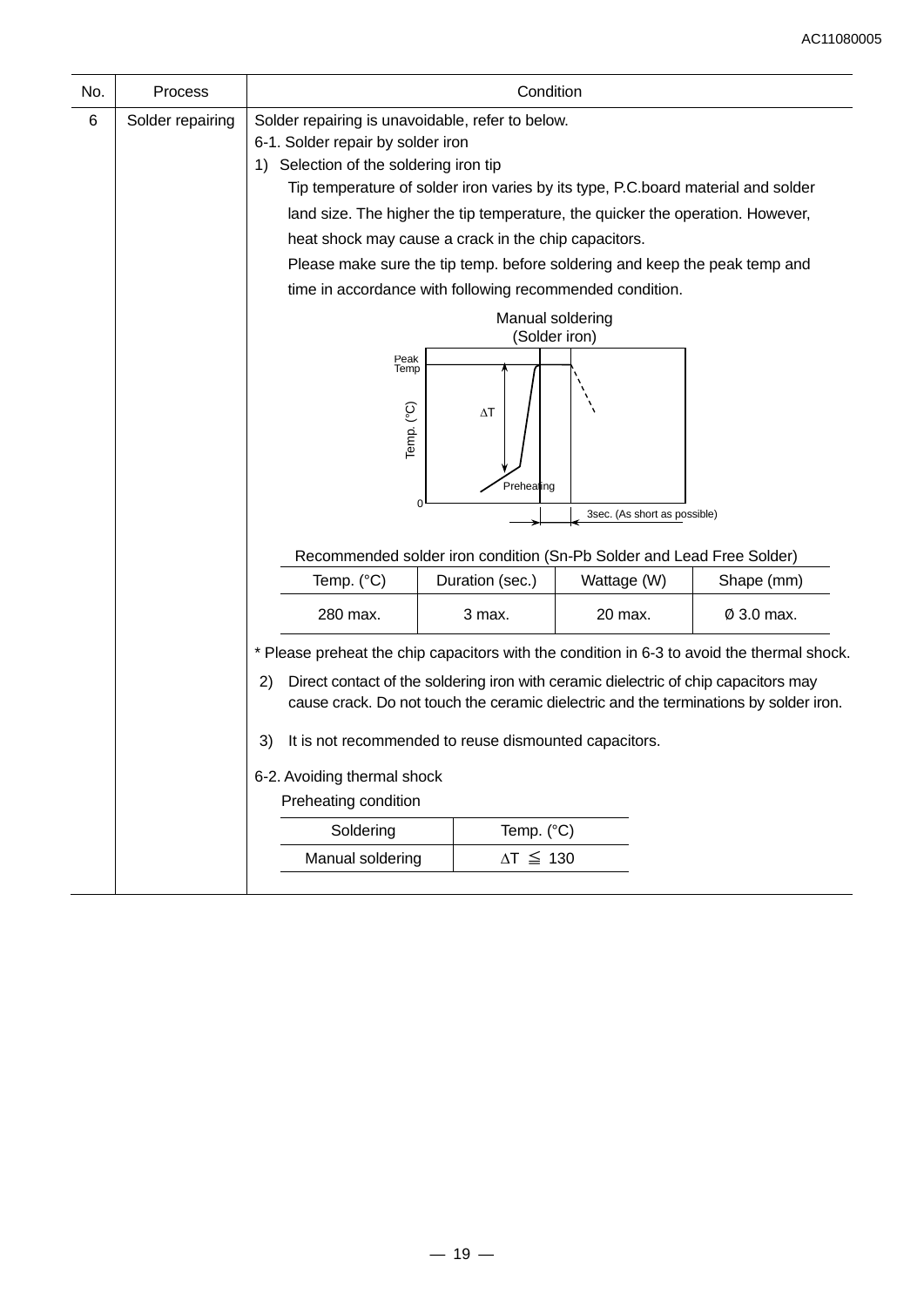| No.            | Process                                   | Condition                                                                                                                                                                                                                                |  |  |  |  |  |  |
|----------------|-------------------------------------------|------------------------------------------------------------------------------------------------------------------------------------------------------------------------------------------------------------------------------------------|--|--|--|--|--|--|
| $\overline{7}$ | Cleaning                                  | 1) If an unsuitable cleaning fluid is used, flux residue or some foreign articles may<br>stick to chip capacitors surface to deteriorate especially the insulation resistance.                                                           |  |  |  |  |  |  |
|                |                                           | 2) If cleaning condition is not suitable, it may damage the chip capacitors.                                                                                                                                                             |  |  |  |  |  |  |
|                |                                           | 2)-1. Insufficient washing<br>(1) Terminal electrodes may corrode by Halogen in the flux.                                                                                                                                                |  |  |  |  |  |  |
|                |                                           | Halogen in the flux may adhere on the surface of capacitors, and lower<br>(2)<br>the insulation resistance.                                                                                                                              |  |  |  |  |  |  |
|                |                                           | (3) Water soluble flux has higher tendency to have above mentioned<br>problems (1) and (2).                                                                                                                                              |  |  |  |  |  |  |
|                |                                           | 2)-2. Excessive washing                                                                                                                                                                                                                  |  |  |  |  |  |  |
|                |                                           | When ultrasonic cleaning is used, excessively high ultrasonic energy output<br>can affect the connection between the ceramic chip capacitor's body and the<br>terminal electrode. To avoid this, following is the recommended condition. |  |  |  |  |  |  |
|                |                                           | Power: 20 W/ 2 max.                                                                                                                                                                                                                      |  |  |  |  |  |  |
|                |                                           | Frequency: 40 kHz max.<br>Washing time: 5 minutes max.                                                                                                                                                                                   |  |  |  |  |  |  |
|                |                                           |                                                                                                                                                                                                                                          |  |  |  |  |  |  |
|                |                                           | 2)-3. If the cleaning fluid is contaminated, density of Halogen increases, and it may<br>bring the same result as insufficient cleaning.                                                                                                 |  |  |  |  |  |  |
| 8              | Coating and                               | 1) When the P.C.board is coated, please verify the quality influence on the product.                                                                                                                                                     |  |  |  |  |  |  |
|                | molding of the<br>P.C.board               | 2) Please verify carefully that there is no harmful decomposing or reaction gas<br>emission during curing which may damage the chip capacitors.                                                                                          |  |  |  |  |  |  |
|                |                                           | 3) Please verify the curing temperature.                                                                                                                                                                                                 |  |  |  |  |  |  |
| 9              | Handling after<br>chip mounted<br>Caution | 1) Please pay attention not to bend or distort the P.C.board after soldering in handling<br>otherwise the chip capacitors may crack.<br>Twist<br><b>Bend</b>                                                                             |  |  |  |  |  |  |
|                |                                           |                                                                                                                                                                                                                                          |  |  |  |  |  |  |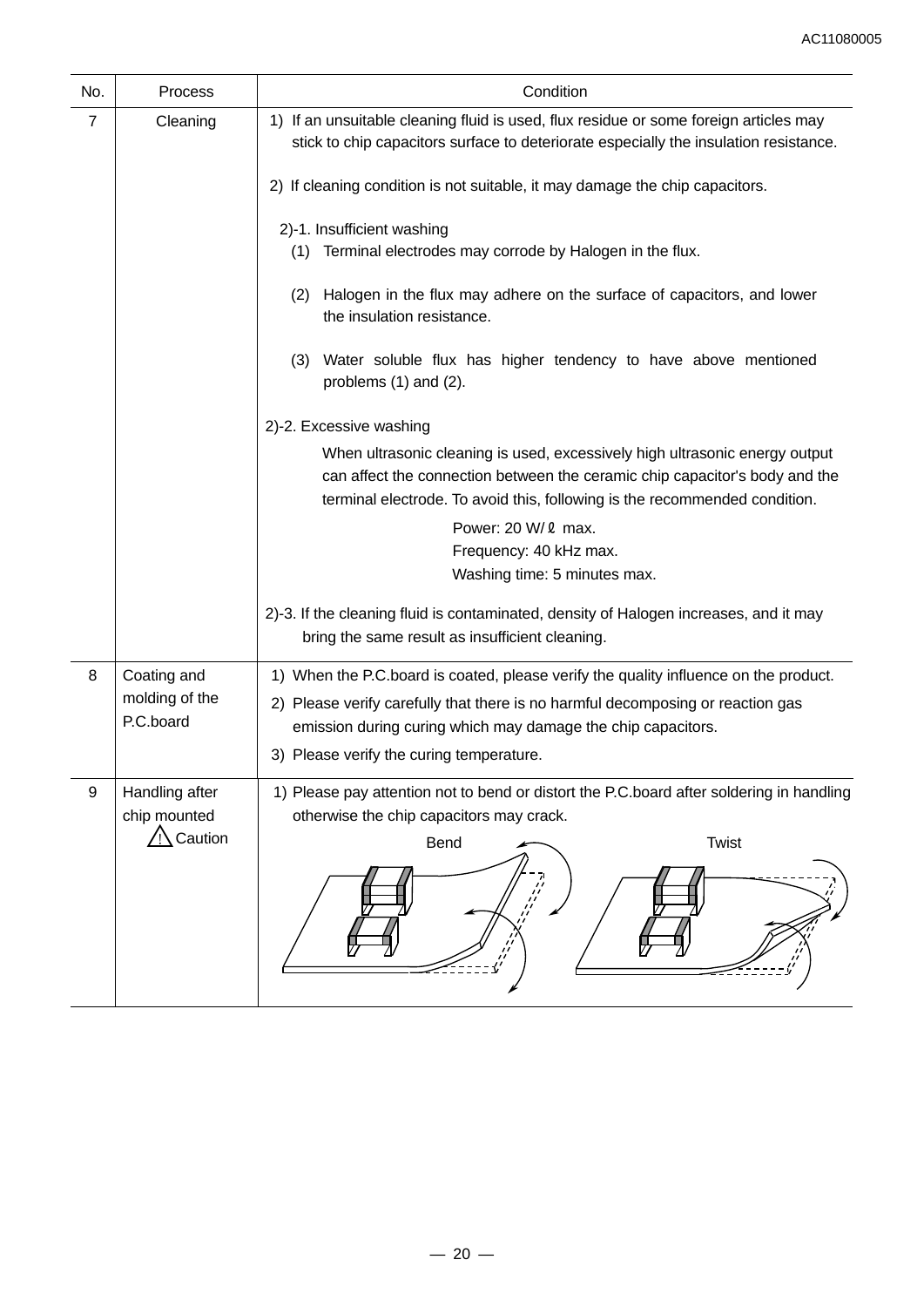| No. | Process                                   | Condition                                                                                                                                                                                                                                                                                                                                                                                                                                                                                                                                                                                                                                                                                                                                                                        |                                         |                                  |                                                                           |                                                         |                           |  |  |
|-----|-------------------------------------------|----------------------------------------------------------------------------------------------------------------------------------------------------------------------------------------------------------------------------------------------------------------------------------------------------------------------------------------------------------------------------------------------------------------------------------------------------------------------------------------------------------------------------------------------------------------------------------------------------------------------------------------------------------------------------------------------------------------------------------------------------------------------------------|-----------------------------------------|----------------------------------|---------------------------------------------------------------------------|---------------------------------------------------------|---------------------------|--|--|
| 9   | Handling after<br>chip mounted<br>Caution | 2) Printed circuit board cropping should not be carried out by hand, but by using the<br>proper tooling. Printed circuit board cropping should be carried out using a board<br>cropping jig as shown in the following figure or a board cropping apparatus to<br>prevent inducing mechanical stress on the board.<br>(1) Example of a board cropping jig<br>Recommended example: The board should be pushed from the back side, close<br>to the cropping jig so that the board is not bent and the stress applied to the<br>capacitor is compressive.<br>Unrecommended example: If the pushing point is far from the cropping jig and<br>the pushing direction is from the front side of the board, large tensile stress is<br>applied to the capacitor, which may cause cracks. |                                         |                                  |                                                                           |                                                         |                           |  |  |
|     |                                           | Outline of jig<br>Unrecommended<br>Recommended                                                                                                                                                                                                                                                                                                                                                                                                                                                                                                                                                                                                                                                                                                                                   |                                         |                                  |                                                                           |                                                         |                           |  |  |
|     |                                           | V-groove<br>Printed<br>circuit<br>board<br>Board<br>cropping jig<br>Slot                                                                                                                                                                                                                                                                                                                                                                                                                                                                                                                                                                                                                                                                                                         | Printed<br>circuit<br>board<br>V-groove | Components<br>Load point<br>Slot | Direction of<br>load<br>Load point<br>Printed<br>circuit<br>board<br>Slot | Components<br>V-groove                                  | Direction<br>of load      |  |  |
|     |                                           | (2) Example of a board cropping machine<br>An outline of a printed circuit board cropping machine is shown below. The<br>top and bottom blades are aligned with one another along the lines with the<br>V-grooves on printed circuit board when cropping the board.<br>Unrecommended example: Misalignment of blade position between top and<br>bottom, right and left, or front and rear blades may cause a crack in the<br>capacitor.                                                                                                                                                                                                                                                                                                                                          |                                         |                                  |                                                                           |                                                         |                           |  |  |
|     |                                           | Outline of machine                                                                                                                                                                                                                                                                                                                                                                                                                                                                                                                                                                                                                                                                                                                                                               |                                         | Top<br>blade                     | Printed circuit board<br>D                                                | Principle of operation<br>Top blade<br>$\mathbf 0$<br>D |                           |  |  |
|     |                                           |                                                                                                                                                                                                                                                                                                                                                                                                                                                                                                                                                                                                                                                                                                                                                                                  |                                         | Printed circuit board            | V-groove                                                                  | Bottom blade                                            |                           |  |  |
|     |                                           |                                                                                                                                                                                                                                                                                                                                                                                                                                                                                                                                                                                                                                                                                                                                                                                  |                                         |                                  | Printed circuit board<br>V-groove                                         | Cross-section diagram                                   | Top blade<br>Bottom blade |  |  |
|     |                                           |                                                                                                                                                                                                                                                                                                                                                                                                                                                                                                                                                                                                                                                                                                                                                                                  |                                         |                                  | Unrecommended                                                             |                                                         |                           |  |  |
|     |                                           | Left-right<br>misalignment                                                                                                                                                                                                                                                                                                                                                                                                                                                                                                                                                                                                                                                                                                                                                       | Front-rear<br>misalignment              |                                  |                                                                           |                                                         |                           |  |  |
|     |                                           | Top blade<br>Board<br>Bottom blade                                                                                                                                                                                                                                                                                                                                                                                                                                                                                                                                                                                                                                                                                                                                               |                                         | Top blade<br>Bottom blade        | Top blade<br>Bottom blade                                                 | Top blade<br>$\circ$<br>Bottom blade                    |                           |  |  |
|     |                                           |                                                                                                                                                                                                                                                                                                                                                                                                                                                                                                                                                                                                                                                                                                                                                                                  |                                         |                                  |                                                                           |                                                         |                           |  |  |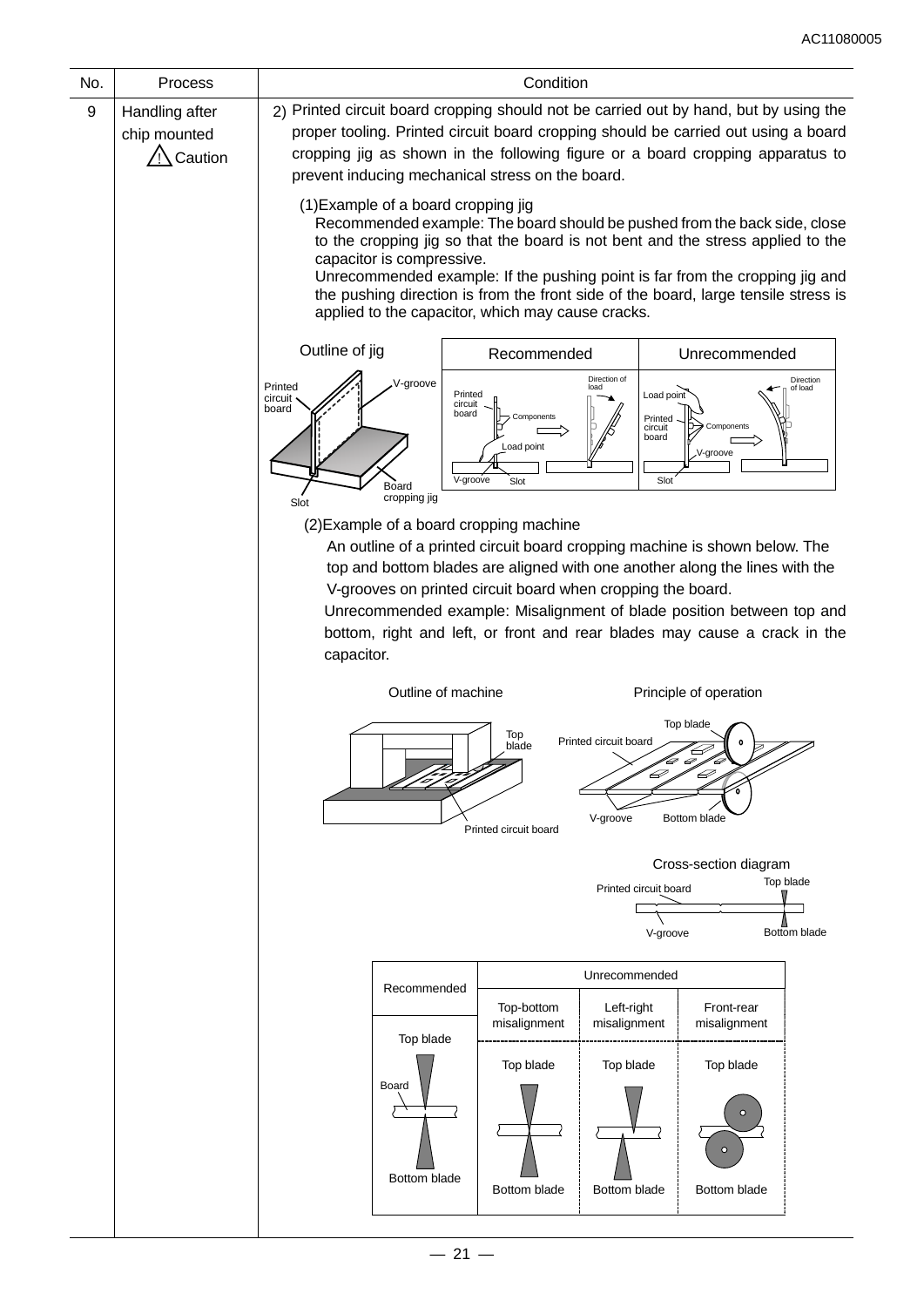| No. | <b>Process</b>                                                | Condition                                                                                                                                                                                                                                                                                                                                                                                                                                                                                                         |                                  |             |  |  |  |  |
|-----|---------------------------------------------------------------|-------------------------------------------------------------------------------------------------------------------------------------------------------------------------------------------------------------------------------------------------------------------------------------------------------------------------------------------------------------------------------------------------------------------------------------------------------------------------------------------------------------------|----------------------------------|-------------|--|--|--|--|
| 9   | Handling after<br>chip mounted<br>Caution                     | 3) When functional check of the P.C.board is performed, check pin pressure tends<br>to be adjusted higher for fear of loose contact. But if the pressure is excessive<br>and bend the P.C.board, it may crack the chip capacitors or peel the terminations<br>off. Please adjust the check pins not to bend the P.C.board.                                                                                                                                                                                        |                                  |             |  |  |  |  |
|     |                                                               | Item                                                                                                                                                                                                                                                                                                                                                                                                                                                                                                              | Not recommended                  | Recommended |  |  |  |  |
|     |                                                               | <b>Board</b><br>bending                                                                                                                                                                                                                                                                                                                                                                                                                                                                                           | Termination peeling<br>Check pin | Support pin |  |  |  |  |
| 10  | Handling of loose<br>chip capacitors                          | 1) If dropped the chip capacitors may crack. Once dropped do not use it. Especially,<br>the large case sized chip capacitors are tendency to have cracks easily, so<br>please handle with care.<br>Crack<br>2) Piling the P.C.board after mounting for storage or handling, the corner of the<br>P.C.board may hit the chip capacitors of another board to cause crack.<br>P.C.board<br>Crack                                                                                                                     |                                  |             |  |  |  |  |
| 11  | Capacitance aging                                             | The capacitors (Class 2) have aging in the capacitance. They may not be used in<br>precision time constant circuit. In case of the time constant circuit, the evaluation<br>should be done well.                                                                                                                                                                                                                                                                                                                  |                                  |             |  |  |  |  |
| 12  | Estimated life and<br>estimated failure<br>rate of capacitors | As per the estimated life and the estimated failure rate depend on the temperature<br>and the voltage. This can be calculated by the equation described in JEITA RCR-<br>2335C Annex F (Informative) Calculation of the estimated lifetime and the estimated<br>failure rate (Voltage acceleration coefficient : 3 multiplication rule, Temperature<br>acceleration coefficient : 10°C rule)<br>The failure rate can be decreased by reducing the temperature and the voltage but<br>they will not be guaranteed. |                                  |             |  |  |  |  |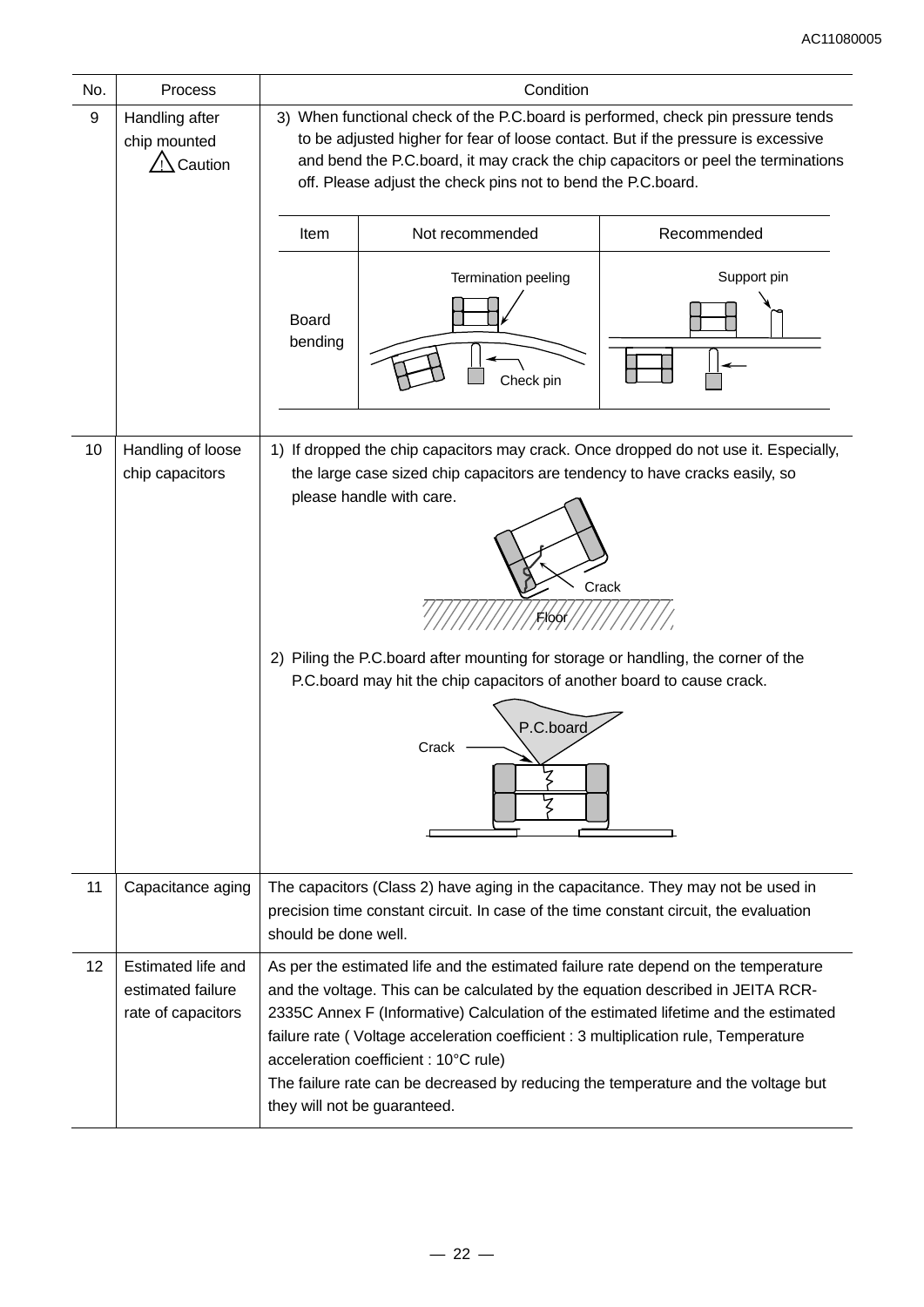| No. | Process                                     | Condition                                                                                                                                                                                                                                                                                                                                                                                                                                                                                                                                                                                                                                                                                                                                                                                                           |  |  |  |  |  |
|-----|---------------------------------------------|---------------------------------------------------------------------------------------------------------------------------------------------------------------------------------------------------------------------------------------------------------------------------------------------------------------------------------------------------------------------------------------------------------------------------------------------------------------------------------------------------------------------------------------------------------------------------------------------------------------------------------------------------------------------------------------------------------------------------------------------------------------------------------------------------------------------|--|--|--|--|--|
| 13  | Caution during<br>operation of<br>equipment | 1) A capacitor shall not be touched directly with bare hands during operation in<br>order to avoid electric shock.<br>Electric energy held by the capacitor may be discharged through the human<br>body when touched with a bare hand.<br>Even when the equipment is off, a capacitor may stay charged. The capacitor<br>should be handled after being completely discharged using a resistor.                                                                                                                                                                                                                                                                                                                                                                                                                      |  |  |  |  |  |
|     |                                             | The terminals of a capacitor shall not be short-circuited by any accidental<br>2)<br>contact with a conductive object. A capacitor shall not be exposed to a<br>conductive liquid such as an acid or alkali solution. A conductive object or liquid,<br>such as acid and alkali, between the terminals may lead to the breakdown of a<br>capacitor due to short circuit                                                                                                                                                                                                                                                                                                                                                                                                                                             |  |  |  |  |  |
|     |                                             | 3) Confirm that the environment to which the equipment will be exposed during<br>transportation and operation meets the specified conditions. Do not to use the<br>equipment in the following environments.<br>(1) Environment where a capacitor is spattered with water or oil<br>(2) Environment where a capacitor is exposed to direct sunlight<br>(3) Environment where a capacitor is exposed to Ozone, ultraviolet rays or<br>radiation<br>(4) Environment where a capacitor exposed to corrosive gas (e.g. hydrogen<br>sulfide, sulfur dioxide, chlorine. ammonia gas etc.)<br>(5) Environment where a capacitor exposed to vibration or mechanical shock<br>exceeding the specified limits.                                                                                                                 |  |  |  |  |  |
|     |                                             | (6) Atmosphere change with causes condensation                                                                                                                                                                                                                                                                                                                                                                                                                                                                                                                                                                                                                                                                                                                                                                      |  |  |  |  |  |
| 14  | <b>Others</b><br>Caution                    | The product listed in this specification is intended for use in automotive applications<br>under-normal operation and usage conditions.                                                                                                                                                                                                                                                                                                                                                                                                                                                                                                                                                                                                                                                                             |  |  |  |  |  |
|     |                                             | The product is not designed or warranted to meet the requirements of application listed<br>below, whose performance and/or quality requires a more stringent level of safety or<br>reliability, or whose failure, malfunction or defect could cause serious damage to<br>society, person or property. Please understand that we are not responsible for any<br>damage or liability caused by use of the products in any of the applications below or<br>for any other use exceeding the range or conditions set forth in this specification sheet.<br>If you intend to use the products in the applications listed below or if you have special<br>requirements exceeding the range or conditions set forth in this specification, please<br>contact us.                                                            |  |  |  |  |  |
|     |                                             | (1) Aerospace/Aviation equipment<br>(2) Transportation equipment (electric trains, ships etc.)<br>(3) Medical equipment (Excepting Pharmaceutical Affairs Law classification Class1, 2)<br>(4) Power-generation control equipment<br>(5) Atomic energy-related equipment<br>(6) Seabed equipment<br>(7) Transportation control equipment<br>(8) Public information-processing equipment<br>(9) Military equipment<br>(10) Electric heating apparatus, burning equipment<br>(11) Disaster prevention/crime prevention equipment<br>(12) Safety equipment<br>(13) Other applications that are not considered general-purpose applications                                                                                                                                                                             |  |  |  |  |  |
|     |                                             | When designing your equipment even for general-purpose applications, you are kindly<br>requested to take into consideration securing protection circuit/device or providing<br>backup circuits in your equipment.<br>In addition, although the product listed in this specification is intended for use in<br>automotive applications as described above, it is not prohibited to use for general<br>electronic equipment, whose performance and/or quality doesn't require a more<br>stringent level of safety or reliability, or whose failure, malfunction or defect could not<br>cause serious damage to society, person or property.<br>Therefore, the description of this caution will be applied, when the product is used in<br>general electronic equipment under a normal operation and usage conditions. |  |  |  |  |  |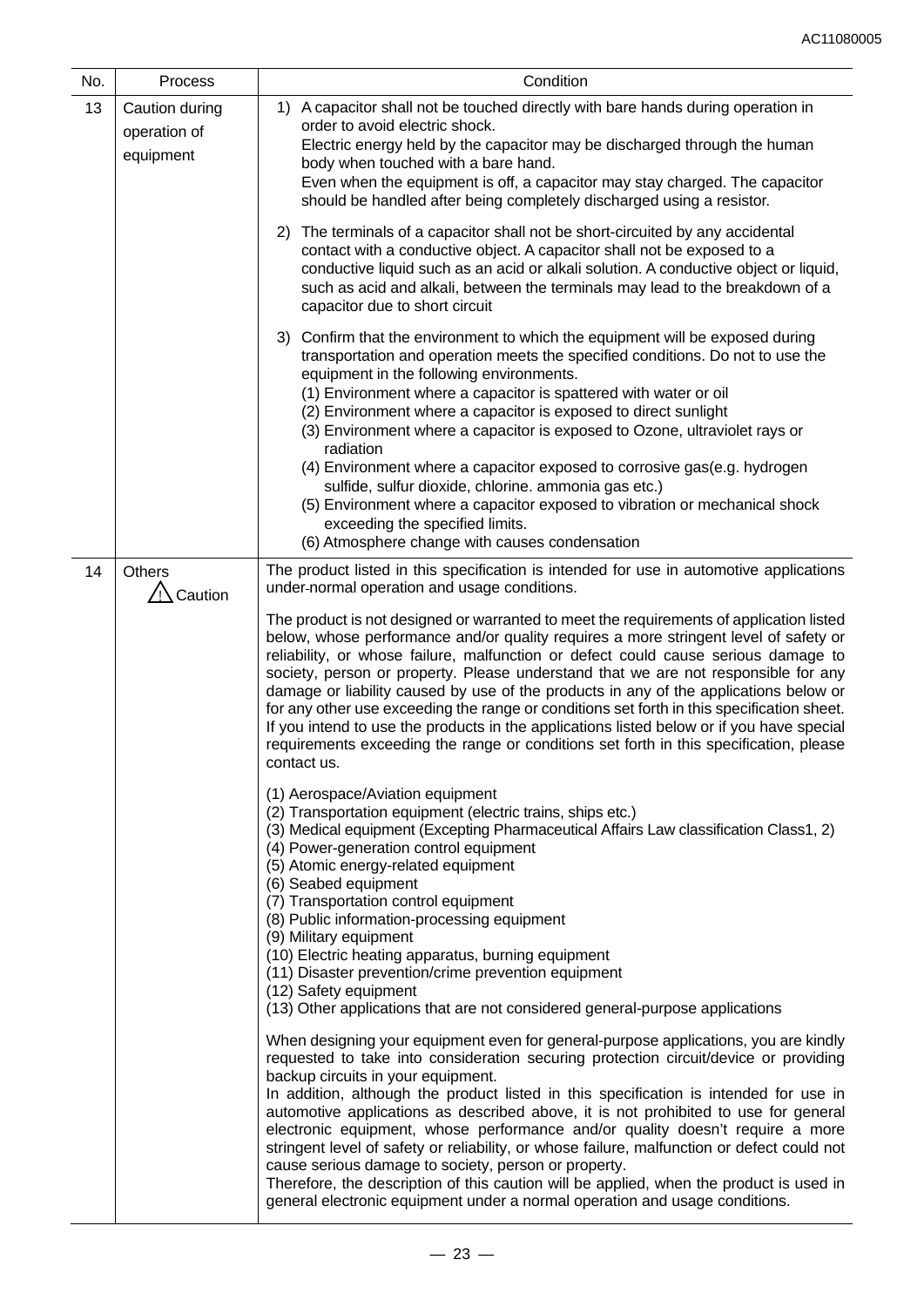# **11. TAPE PACKAGING SPECIFICATION**

#### **1. CONSTRUCTION AND DIMENSION OF TAPING**

1-1. Dimensions of carrier tape

Dimensions of tape shall be according to Appendix 3, 4.

1-2. Bulk part and leader of taping



1-3. Dimensions of reel

Dimensions of Ø178 reel shall be according to Appendix 5. Dimensions of Ø330 reel shall be according to Appendix 6.

1-4. Structure of taping



#### **2. CHIP QUANTITY**

Please refer to detail page on TDK web.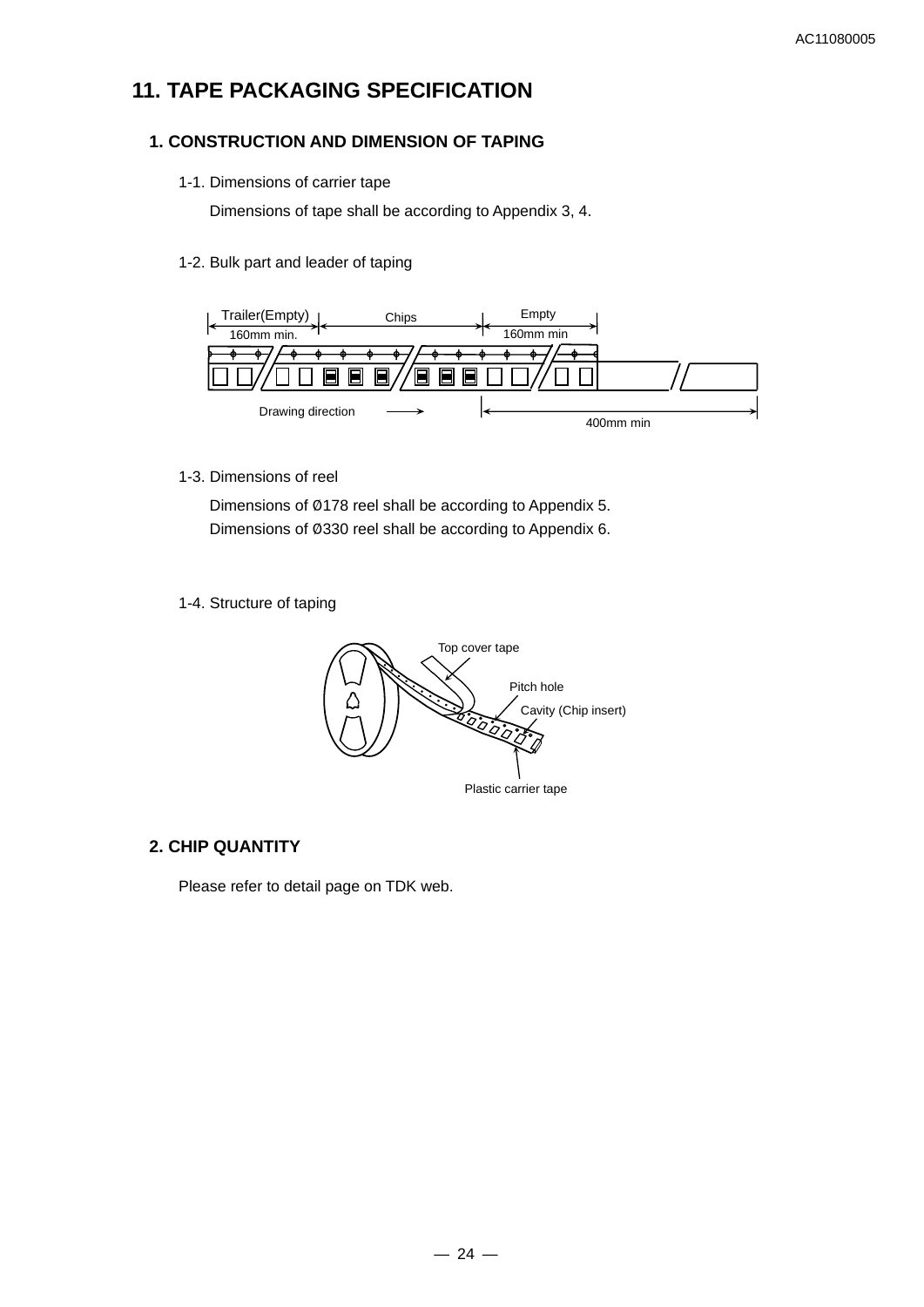#### **3. PERFORMANCE SPECIFICATIONS**

- 3-1. Fixing peeling strength (top tape)
	- 0.05N < Peeling strength < 0.7N



- 3-2. Carrier tape shall be flexible enough to be wound around a minimum radius of 30mm with components in tape.
- 3-3. The missing of components shall be less than 0.1%
- 3-4. Components shall not stick to fixing tape.
- 3-5. When removing the cover tape, there shall not be difficulties by unfitting clearance gap, burrs and crushes of cavities. Also the sprocket holes shall not be covered by absorbing dust into the suction nozzle.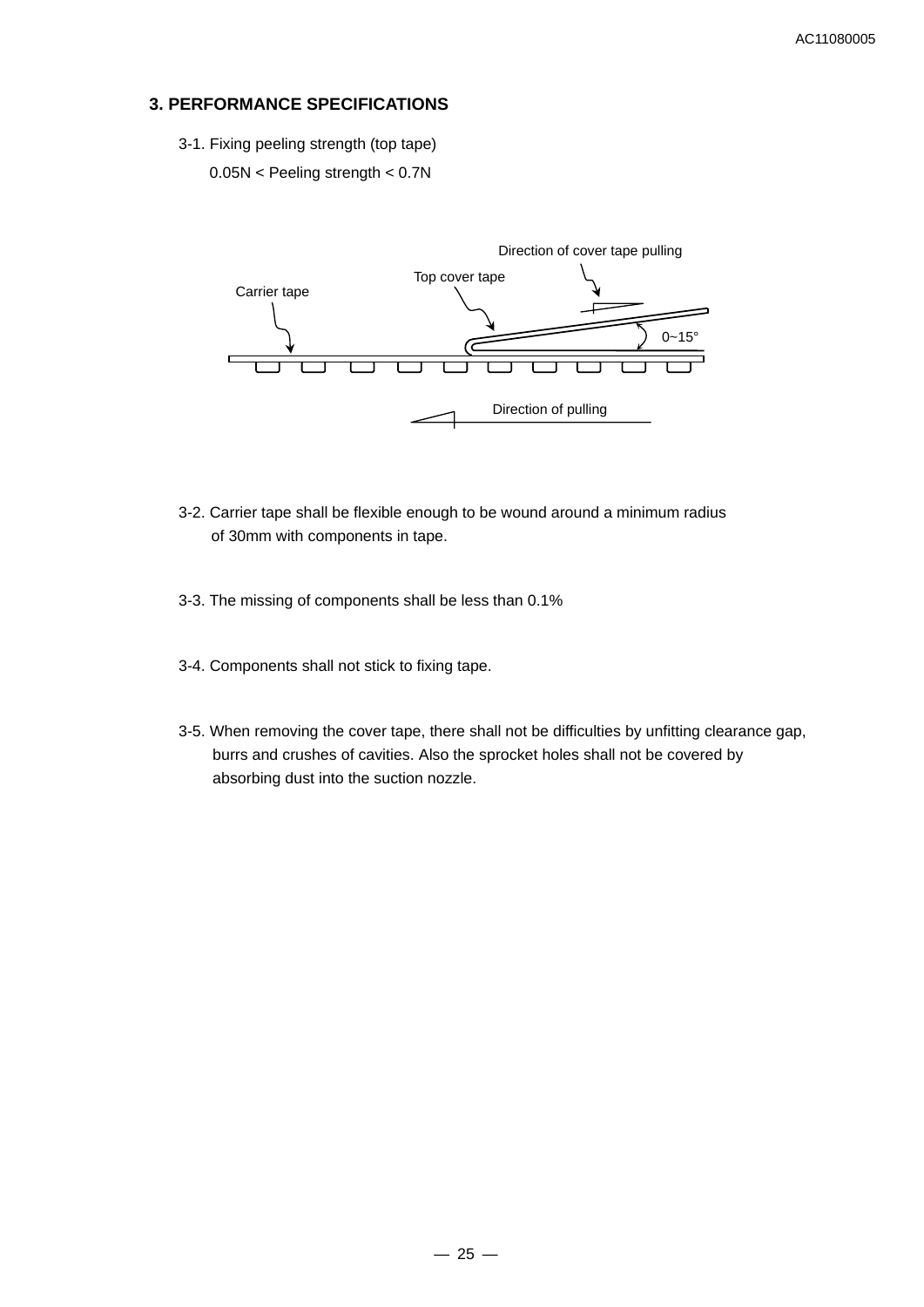# **Appendix 3**



) Reference value.

Exceptionally no hole in the cavity is applied. Please inquire if hole in cavity is mandatory.



( ) Reference value.